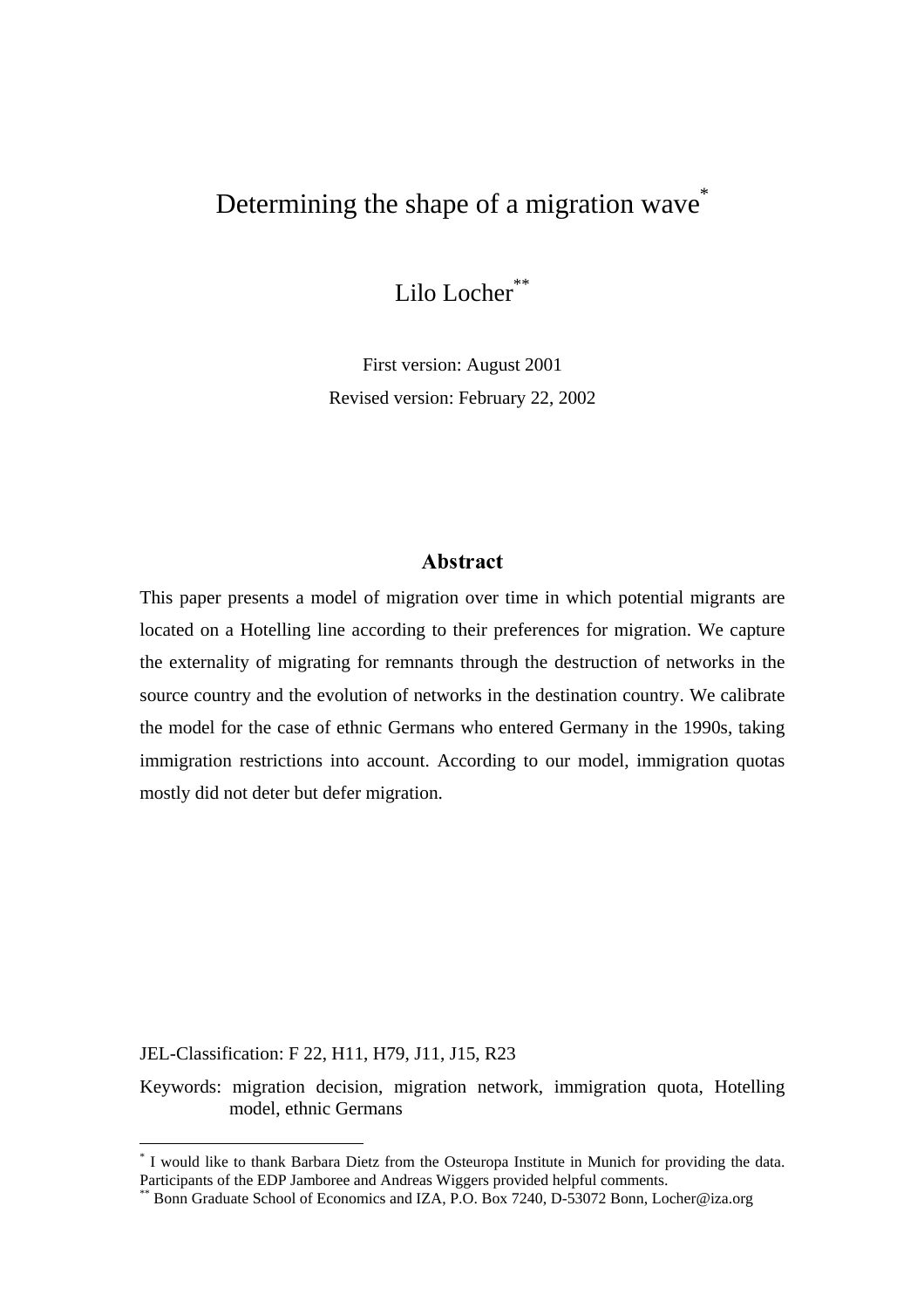#### 1. Introduction

This paper is about the size and the shape of migration waves. If a new migration opportunity opens up, we typically observe migration to rise quickly, diminish and then taper off after several years or even decades. Two forces may determine the shape of migration waves. First, migrants themselves may differ with respect to the utility-maximizing point in time for migration. Depending on age, family status or earnings situation it may be optimal to postpone migration for a few years or to migrate immediately (Locher, 2000). Also, the migration decision may be interdependent – some migrants profit from being the first to come to the new country, whereas others build on networks that previous migrants have built up in the new country (Massey et al., 1993). As a consequence, overall migration extends over several years. Second, the shape of migration waves may be determined by immigration quotas. Immigration quotas are the most frequently used policy instrument to regulate immigration. For example, the three classical immigration countries, the US, Canada and Australia, all settle the number of visas in every category issued per year, before they decide whom to take.

The mechanisms that determine the shape of a migration wave may also determine its size. Hatton (1995), Hatton and Williamson (1994), Waldorf (1996) and Rotte and Vogler (2000) find that not only the stock of migrants, but also the number of migrants in the previous period has a positive effect on the number of immigrants in the current period. Thus, immigration quotas that change the distribution of immigrants over time may also change the number of overall migrants. For example, if the effect of the number of immigrants in the previous period on current migration is decreasing in the number of immigrants, a more equal distribution of immigrants over time leads to an increase in overall migration.

In this paper, we build a model of migration in which the decision to migrate depends on migration in the previous period. Potential migrants are distributed on a Hotelling line according to their preference for moving. The position on the line may reflect expected wage differences, migration costs, ethnic ties or just anything else that determines the preference for living in one country as opposed to another. As economic conditions in the source country or the destination country change, the utility of migration increases or decreases over time for all potential migrants. However, the relative utility of migration only depends on the position on the line and thus remains constant. The migration decision is interdependent, because people live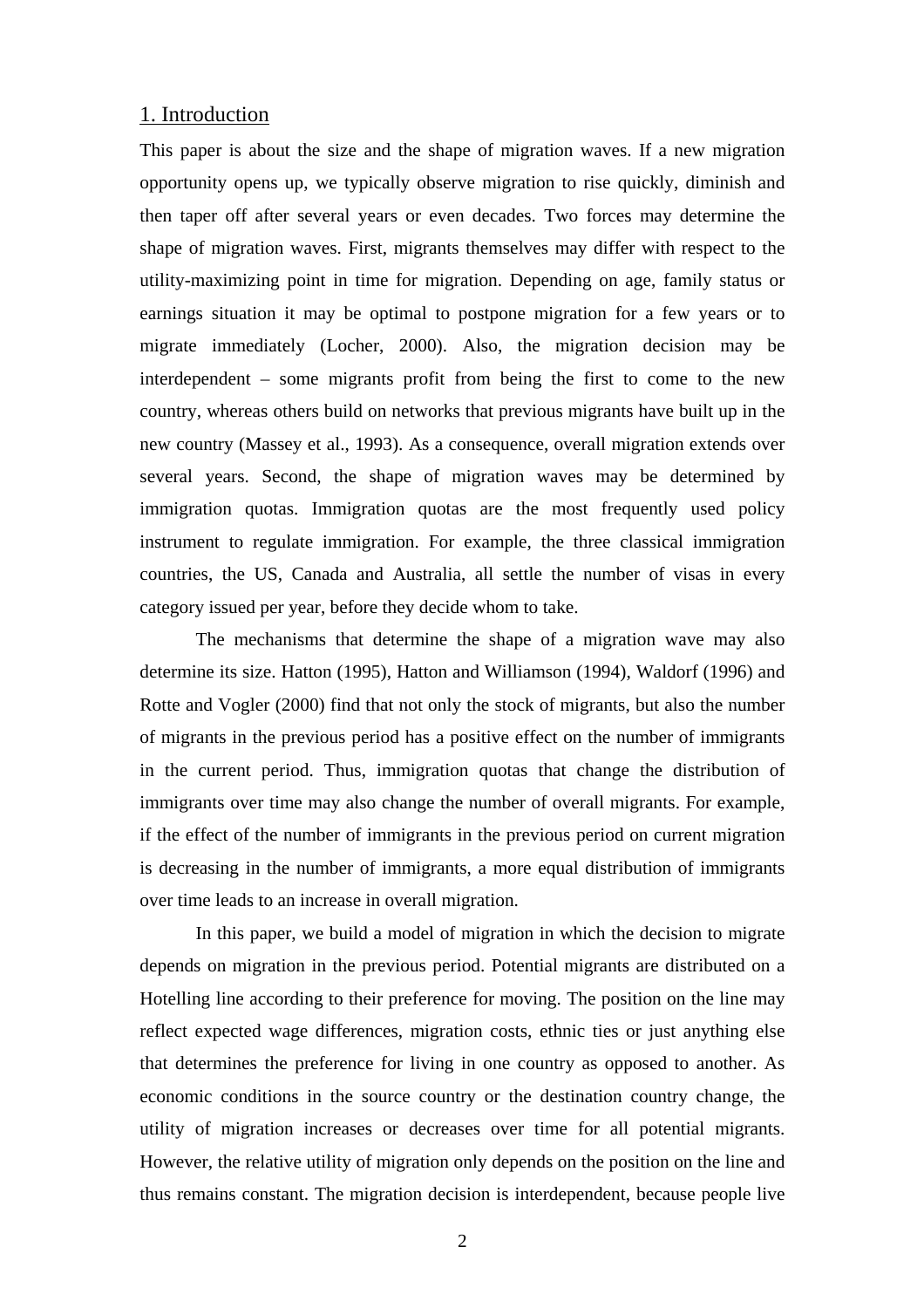in communities with those that are situated next to them on the Hotelling line. Thus, migration always changes both the community structure in the source and in the destination country and thus may induce further migration. To describe community equilibria, we use results from the political economy literature on the size and structure of nations, in particular Alesina and Spolaore (1997). Imposing an immigration quota deters migration, because it restricts the number of migrants per period. However, it may also defer migration, if the economic conditions in the source country or in the destination country change.

In the empirical part of the paper, we apply the model to the case of ethnic German immigration after the breakdown of the Eastern Block. Since 1989, about 2.8 Mio ethnic Germans immigrated to Germany. More than 95% of them come from five countries of origin, namely Poland, Romania, Russia, Kazakhstan, and Kyrgyzstan. Figure 1 presents the number of immigrants per year from 1985-2001. Polish and Romanian immigration peaked in 1989 and 1990, respectively. The peak in overall immigration is in 1990, when about 400,000 ethnic Germans entered Germany. After that, the number of immigrants decreased to around 220,000 per year in the early 1990s and to around 100,000 from 1998 onwards. Since July 1990, immigration has been severely restricted. First, there was an unofficial quota, as a longsome application procedure for recognition of being an ethnic German was introduced. Since 1992, there is also an official upper bound for the number of immigrants per year, which was binding from 1993-1995.

We show that the framework of the model fits quite well stylized facts of ethnic German migration. We also present simulations for the migration rates of ethnic Germans from each of the five countries mentioned above, including and excluding immigration restrictions. Overall, the restricted simulated migration rates fit the actual migration rate series quite well. Immigration restrictions deterred migration to a certain degree, because some applicants were forced to postpone migration until the economic situation in their county of residence had improved. However, postponement has been considerable, too. According to our simulations, migration of ethnic Germans without a quota would have peaked in 1992 with about 0.5 Mio immigrants, and would have decreased to zero in the second half of the 1990s.

The rest of the paper is structured as follows. In section 2, we discuss previous literature on network migration. In section 3, we present the model. Section 4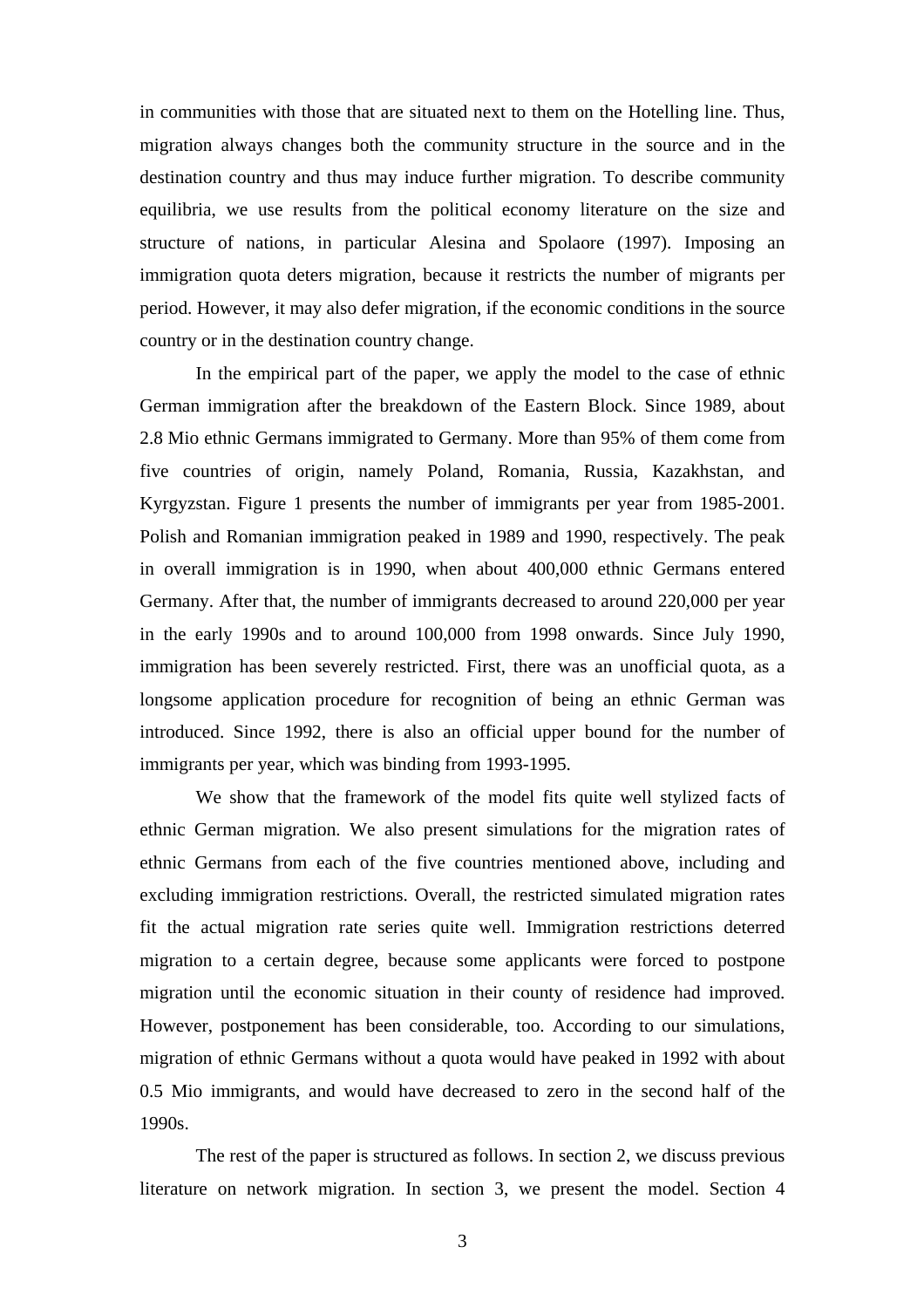discusses ethnic German migration in the light of this model. In section 5, we simulate ethnic German migration waves. Section 6 concludes.

#### 2. Related literature

The idea of networks has been formalized and tested empirically in several ways. Massey et al. (1993) argue that networks lead to a decrease in migration costs and the risks of migration. This is a very simple way to put it, and it is nice because it fits very well in the classical migration model in which migration takes place if the sum of discounted wage differences is greater than the migration cost.

Chau (1997) formalizes this idea. In her model, the wage difference is fixed and given. However, migration costs are the sum of a fixed component and a function including both an individual parameter and the number of previous migrants. Including an individual parameter in the cost function is necessary to create some heterogeneity, so that there are some people willing to migrate in the first period and others who are not. The fact that present migrants decrease the costs of future migrants, i.e. that they exert a positive externality on them, drives the two main results. First, the equilibrium amount of migration is lower than the socially optimal level. Second, there may be multiple migration equilibria. Carrington et al. (1996) have a similar model with endogenous wages. In their model, the expected wage difference increases in the number of migrants, because previous migrants help to find a job in the new country. Yet, the main results remain the same.

For the empirical testing, note that migration costs consist of a large number of components. Some of them, like distance to the home country, can be proxied in estimations. However, those components of migration costs which are likely to be most affected by the existence of networks are those which are the most difficult to measure. Psychic costs and the help someone can get in finding his way in the new country are not part of standard data sets.

What is often done in the empirical literature is to include the stock of migrants and the lagged dependent variable as explanatory variables in estimations of the migration rate. Rotte and Vogler (2000), for instance, show that the number of asylum seekers and other immigrants coming from a given country of origin has a positive impact on the inflow of asylum seekers and other immigrants in Germany. Hatton (1995) and Hatton and Williamson (1994) use both the stock of previous migrants and the lagged dependent variable as explanatory variables and find that both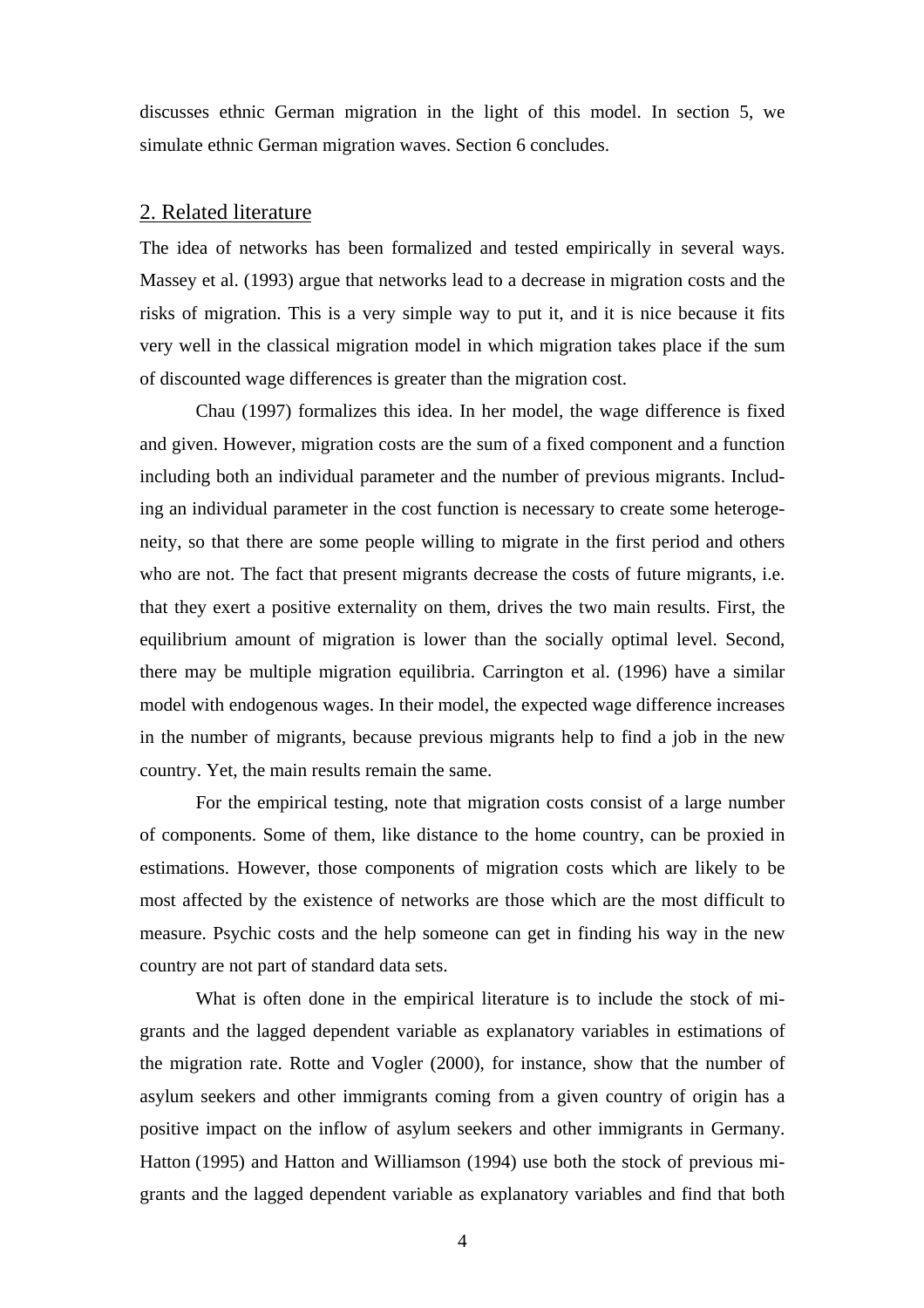contribute to explaining the emigration rates from Europe to the New World at the turn of the last century. It seems that more recent immigrants are more helpful for newly arriving immigrants, so that it is not only the size of the stock of previous immigrants that matters, but also its composition. Given a certain size of the network, it works better the more recent immigrants are part of it. Waldorf (1996) uses the stock of guest workers and the average duration in Germany at time  $t$  to estimate the migrant stock at time  $t$ . In her estimations, the impact of migrants on the growth of the migrant stock diminishes in average duration of guest workers in Germany.

Usually, there is no structural model behind estimation of this reduced form. Hatton (1995) has a formal model of the migration decision, but he concentrates on the effect of uncertainty as suggested in the option value theory and on economic effects. Dependency on the previous stock and flow of migrants is assumed, but not based on a network model. The same is true for a model by Waldorf (1998).

Bauer and Zimmermann (1997a) have a good proxy for the existence of networks as a variable in their data set, i.e. whether an individual gets help from relatives or friends. They analyze the earnings assimilation of ethnic Germans, using data from the German Socioeconomic Panel (GSOEP). Those who get help have significantly higher earnings than those who do not. This result indicates that networks do not only reduce migration costs, they also widen the wage increase due to migration. Bauer and Zimmermann (1997b) show that immigrants whom we would expect to have more difficulties to find their way in the new country are more likely to use networks.

All above-mentioned papers have in common that they concentrate on the effect of previous on current migration through changes in conditions in the destination country. In contrast, we assume that migration may induce further migration not only because immigrant networks build up in the destination country, but also because networks in the country of origin are destroyed. The latter effect is of particular importance if migration rates are high. So far, about two thirds of the ethnic German population in the former Eastern Block has left. Thus, it does not make sense to stress high psychic costs of moving any more, because someone has to leave her friends, relatives, job, etc. The environment such a person is living in is changing drastically anyway, and it may be even less of a change to join in migration than to stay on one's own. In such a case, the number of remnants is at least as important as a determinant of migration as the migrant stock in the new country.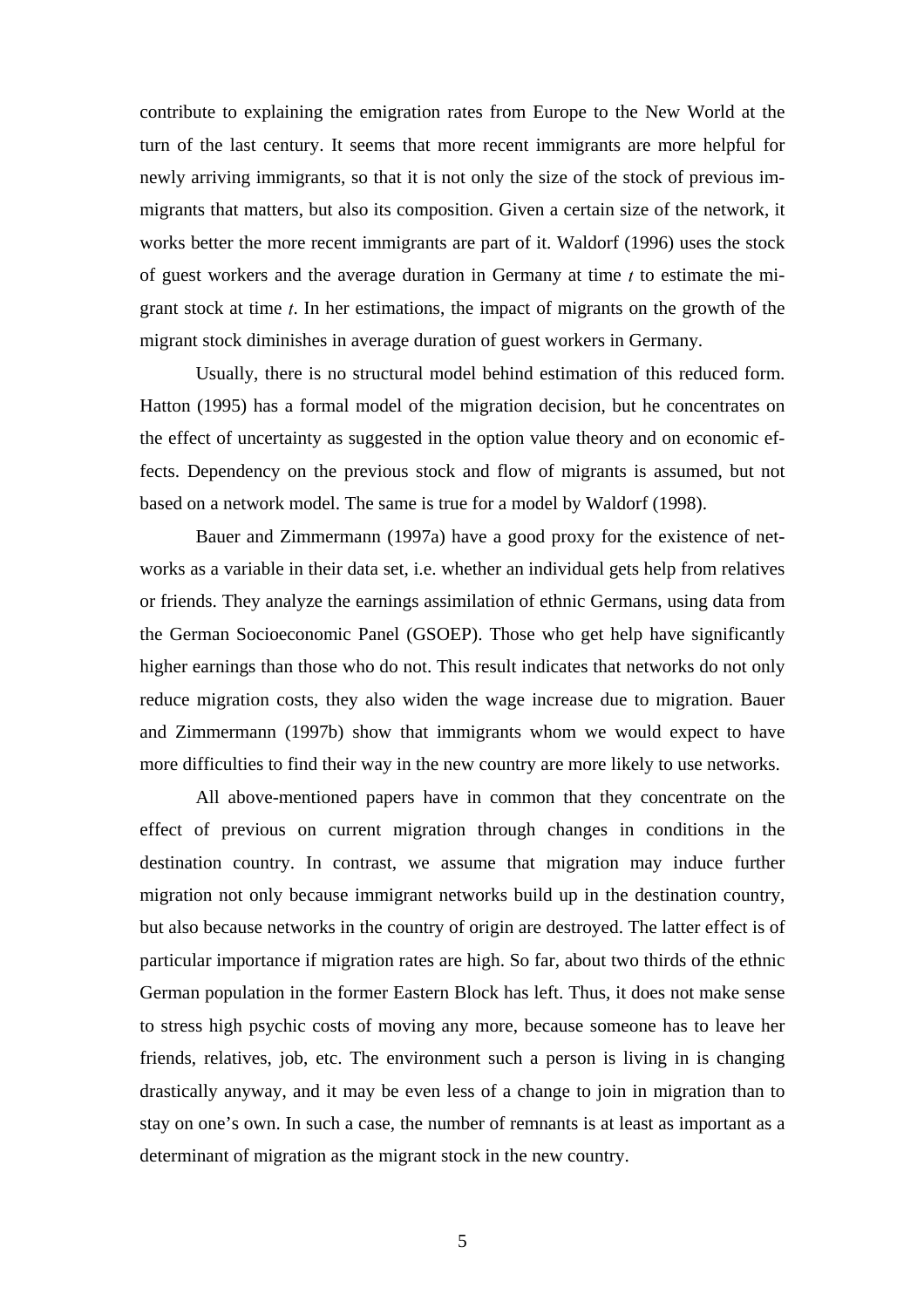#### 3. A spatial model of migration

In this section, we present a model in which the evolution of a migration wave is determined in a Hotelling framework as used in the political economy literature.<sup>1</sup> In this literature, individuals are located on a Hotelling line according to their preferences for a public good. A community is represented by an interval on the line segment, and each community chooses its public good according to the preferences of the inhabitant in the middle of an interval. Alesina and Spolaore (1997) characterize the number and size of communities (which they call nations) under different political regimes. In this paper, we take the number and size of communities as given and concentrate on the transition between an equilibrium in which all people on the line are restricted to live in one country and an equilibrium in which they distribute between two countries. To do so, we describe the two-country equilibrium in 3.1 and the one-country equilibrium in 3.2. Section 3.3 describes the transition process.

#### 3.1 The equilibrium for residence in two countries

Imagine a population of potential migrants, uniformly distributed on a Hotelling line of length 1, with  $x = 0$  and  $x = 1$  representing two nation states, which we label as A for  $x = 0$  and B for  $x = 1$ . An individual's location on the line represents her inclination of living in A relative to her inclination of living in B.  $P_A$  is the part of the population residing in country A,  $P_B$  is the part residing in country B. The total population is normalized to one, i.e.

$$
(1) \qquad P_A + P_B = 1.
$$

The line is subdivided into several communities. Utility decreases in the distance between an individual's location on the line and the pole of the country she is living in, and in the distance between her location and the center of her community. The center of a community  $\overline{x}$  is defined as the average x of a community. We assume that in each of the two countries, there are also a lot of citizens who never even consider migration. They are located at the respective pole, and there are so many of them that there is always a community center in each of the poles. Thus, those who are located very close to one of the poles live in a community whose center is in one of the poles The utilities of living in countries A and B are thus defined as

 1 For an overview over this literature and the use of a Hotelling framework see Bolton et al. (1996).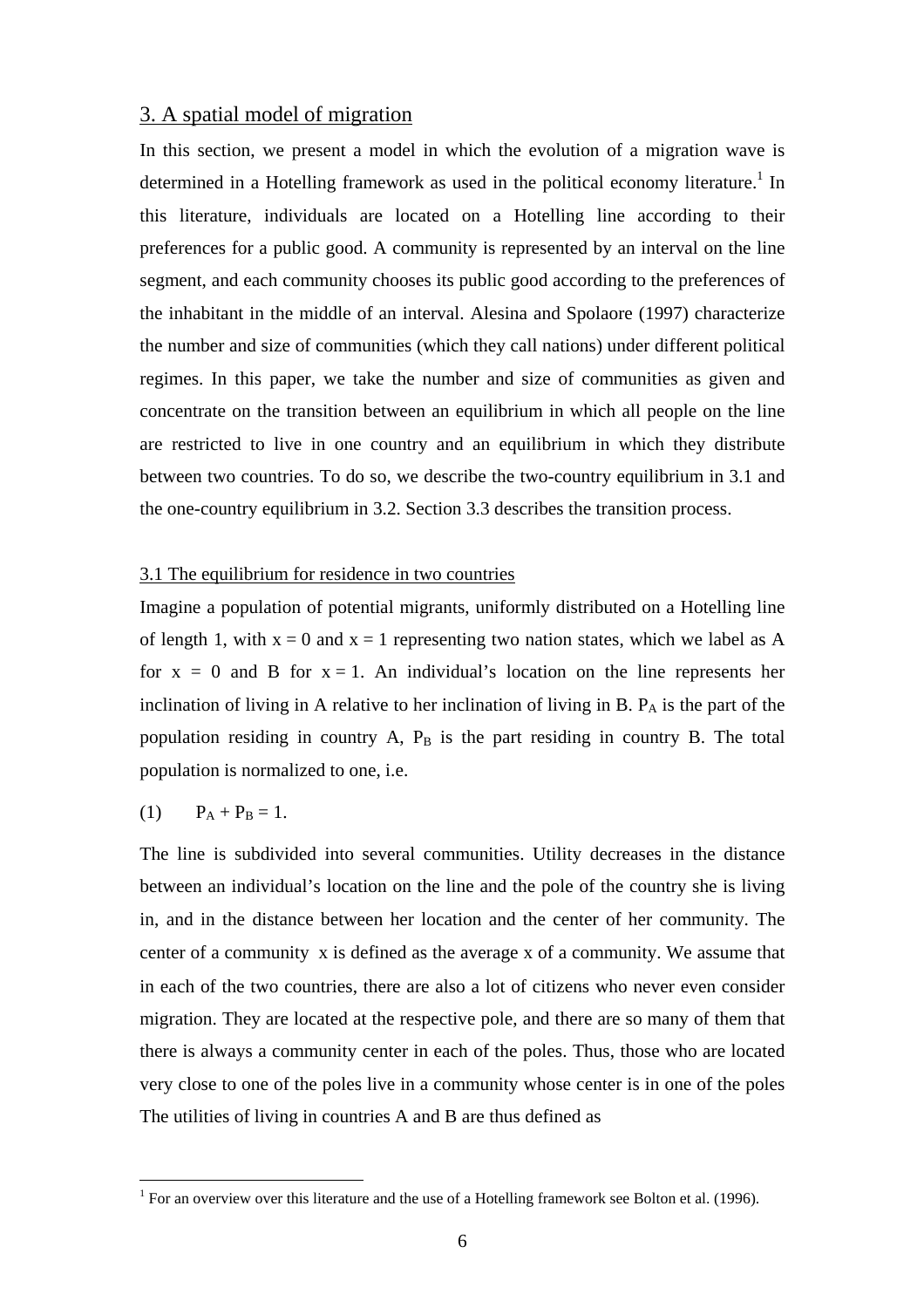$$
(2) \qquad U^i{}_A = -\left|x^i - \overline{x}^i{}_A\right| - \alpha_A \left|x^i - 0\right| \qquad \qquad = -\left|x^i - \overline{x}^i{}_A\right| - \alpha_A x^i \qquad \qquad \alpha_A > 0
$$

(3) 
$$
U_B^i = -|x^i - \overline{x}_B^i| - \alpha_B |x^i - 1| + b = -|x^i - \overline{x}_B^i| - \alpha_B (1 - x^i) + b \alpha_B > 0
$$

with  $\overline{x}_A^i$  and  $\overline{x}_B^i$  as the center of the community the person is living in in country A and B, respectively. The parameter b in the utility function for country B, which may be negative, captures the additional utility of living in country B as opposed to A due to economic or political differences in the two countries. It also covers migration costs. We skip a time index here, but in principal, b is allowed to vary over time. The two weighting parameters,  $\alpha_A$  and  $\alpha_B$ , measure how important the country preference compared to the community preference is in each of the countries. The parameters are allowed to differ across countries, because it may be that one of the countries is much more federal than the other. In that case, the community is relatively more important than policies of the central government. This is reflected in a smaller  $\alpha$  for this country.

To avoid that each utility-maximizing person makes up a community of her own, we set the minimum size of a community equal to  $\gamma > 0$ . For possibilities to determine the size of γ endogenously see Alesina and Spolaore (1997). In their model, each community provides a public good, which is produced at a certain cost. In a larger community, costs per person of providing the public good are lower, but tastes concerning the characteristics of the public good are less satisfied on average. In equilibrium, communities all have the same size, they are ordered one after the other on the Hotelling line,<sup>2</sup> and the public good provided is equal to the tastes of the person living in the center of the community. These results carry over to our model, except that the size of communities can be different in the two countries.

We denote the number of people living in each community by  $n_A$  and  $n_B$ , respectively.  $N_A$  and  $N_B$  is the number of communities in A and B. Using the three equilibrium conditions about size, location and structure of communities, we get

(4) 
$$
N_A = \max \left\{ \left[ \frac{P_A}{\gamma} - \frac{1}{2} \right], 0 \right\}^3
$$

(5) 
$$
N_B = max \left\{ \left| \frac{P_B}{\gamma} - \frac{1}{2} \right|, 0 \right\}
$$

<sup>&</sup>lt;sup>2</sup> If two persons with  $x^i$  and  $x^{i'}$  live in the same community and  $x^i > x^{i'}$ , every person with  $x^j$ :  $x^i > x^j > x^{i'}$  also lives in the community.

 $3 |x|$  means the biggest integer that is smaller or equal to x.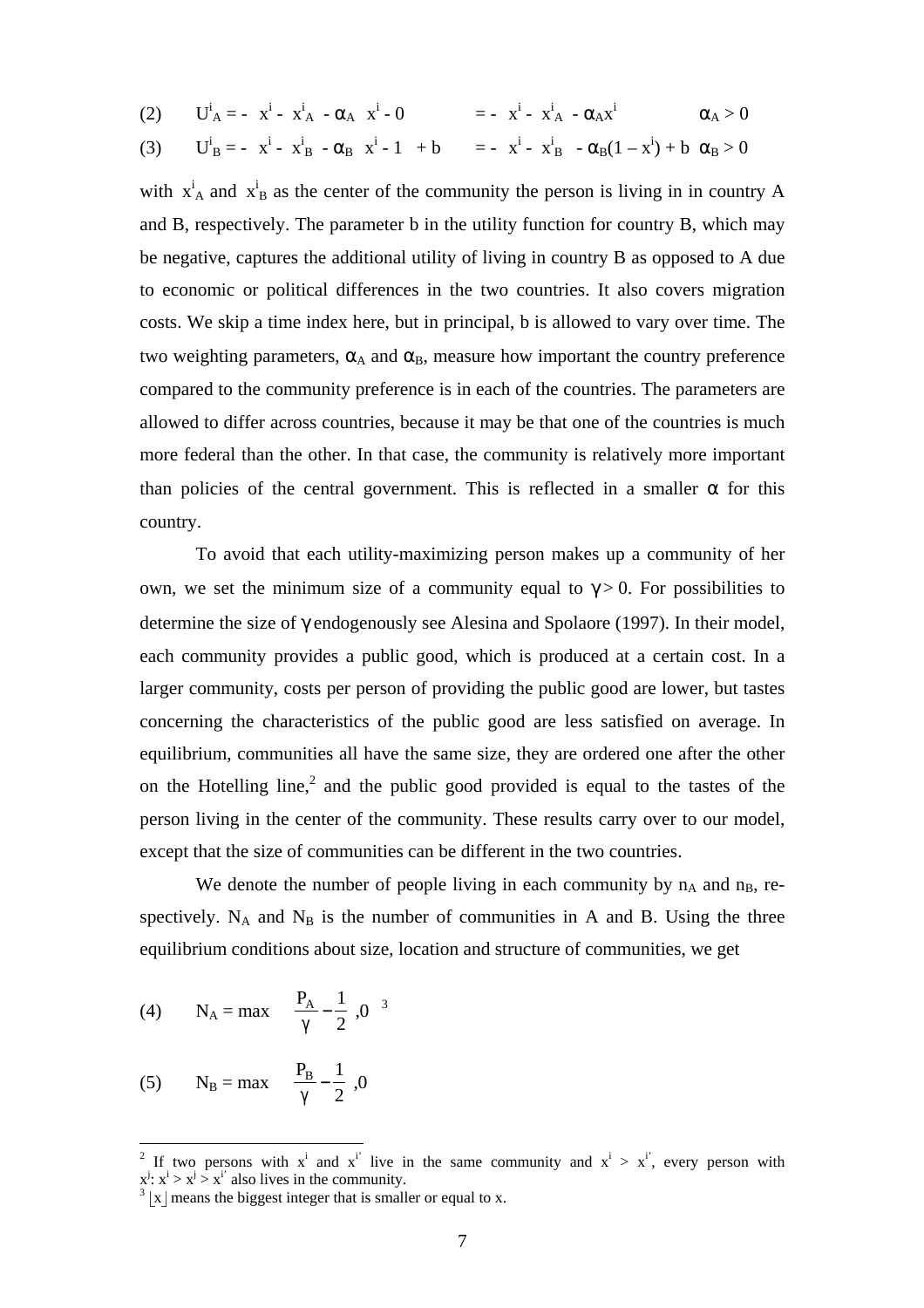(6) 
$$
n_A = \begin{cases} \frac{P_A}{(N_A + 1/2)} & \text{if } N_A > 0\\ 0 & \text{otherwise} \end{cases}
$$
  
(7) 
$$
n_B = \begin{cases} \frac{P_B}{(N_B + 1/2)} & \text{if } N_B > 0\\ 0 & \text{otherwise} \end{cases}
$$

So far, there are six unknowns, population, community size, and the number of communities of the two countries, but only five equations, (1) and (4) to (7). The sixth equation comes from the condition that the person located at the point of the line on which the populations of the two countries meet must be indifferent between residence in A and B. Calculating  $x^{i*}$  for which  $U^i_A = U^i_B$ , and setting this equal to  $P_A$ , we get

(8) 
$$
P_{A} = max \left\{ \frac{1 + n_{A}N_{A} - n_{B}N_{B} - b + \alpha_{B}}{2 + \alpha_{A} + \alpha_{B}}, 0 \right\}.
$$

The six equations and the six unknowns determine an equilibrium in which the population of potential migrants splits up between the two countries.

#### 2.2 The equilibrium for residence in country A only

Assume that the population of potential migrants is confined to live in country A only, i.e.

$$
(9) \qquad P_A = 1.
$$

The reason for this may be migration restrictions, or the fact that country B does not exist. The equilibrium is described by  $P_A$ ,  $N_A$  and  $n_A$ , which can be calculated from equations  $(4)$ ,  $(6)$  and  $(9)$ .

#### 2.3 The transition process

The goal of this paper is to analyze the transition process from a one-country residence to a two-country residence equilibrium. Imagine that people first are confined to live in A, and that an exogenous shock all of a sudden allows them to migrate from A to B. The shock may be the foundation of a previously non-existent state B or the removal of migration barriers. The transition process works as follows: In every period, people first decide whether to stay in A or whether to move. If utility in B is higher than utility in A, the individual moves. After that, a restructuring of communities takes place, such that each community is at least of size  $\gamma$  again, and no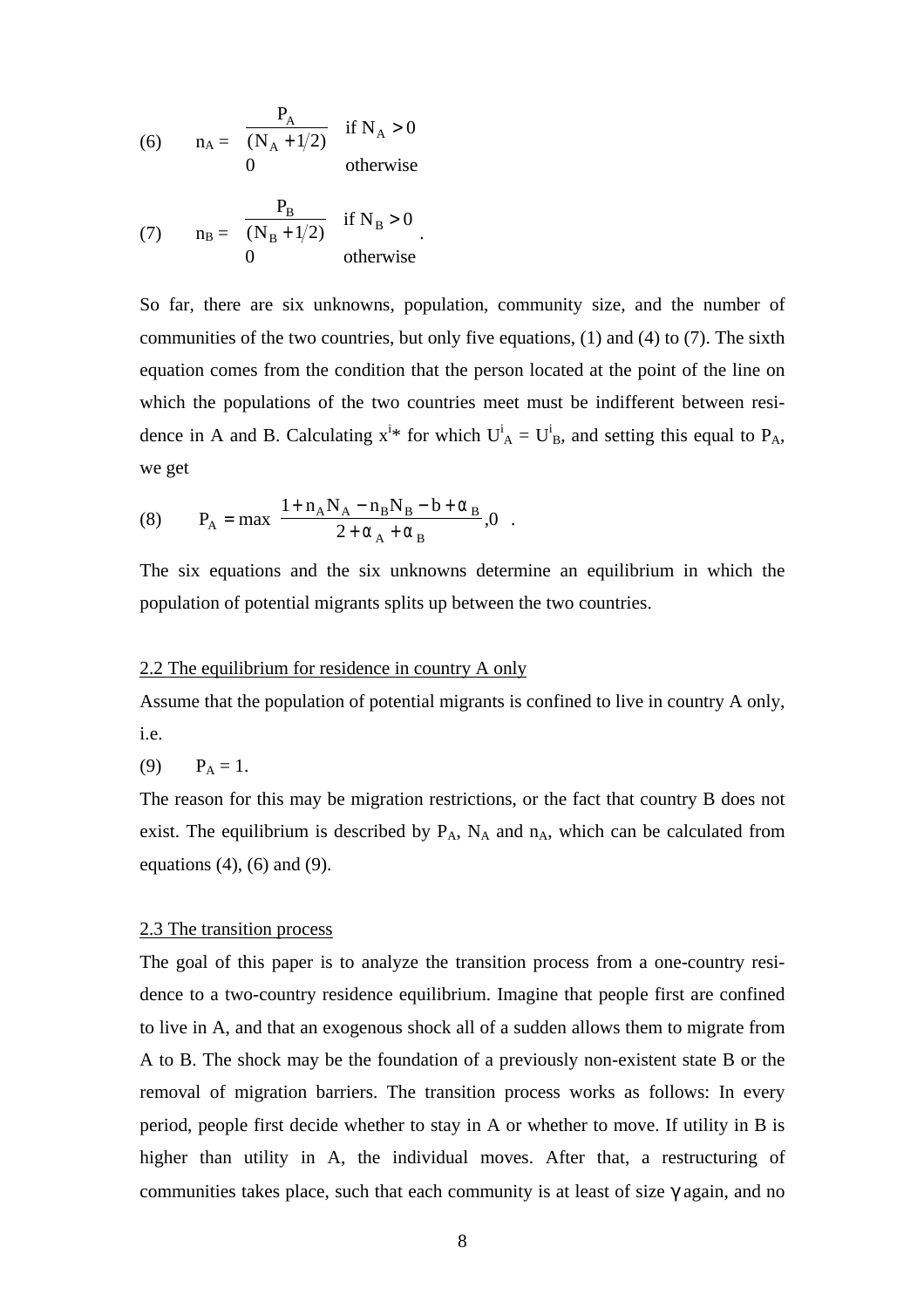one has an incentive to move to another community within her country of residence. Of course, the restructuring of communities changes utilities in both countries, so that in the next period, there may be migration again.

To see how many people migrate and who migrates, we show that if person i with x<sup>i</sup> wants to migrate, any person j with  $x^j$ ,  $x^j > x^i$  also wants to migrate. To do so, we distinguish four cases and calculate the difference in the utility difference of being in B or in A for i and j. If this term is negative, the utility difference is higher for j, thus, if i migrates, j migrates, too.

- $(1)$ <sup>i</sup> and x<sup>j</sup> live in the same community,  $\overline{x}_A^i = \overline{x}_A^j$ , with  $\overline{x}_A^i < x^i < x^j$  $(U_{B}^{i} - U_{A}^{i}) - (U_{B}^{j} - U_{A}^{j}) = (2 + \alpha_{A} + \alpha_{B})(x^{i} - x^{j}) < 0$
- $(2)$ <sup>i</sup> and x<sup>j</sup> live in the same community,  $\overline{x}_A^i = \overline{x}_A^j$ , with  $x^i < x^j < \overline{x}_A^i$ ( $U^i{}_B - U^i{}_A$ ) - ( $U^j{}_B - U^j{}_A$ ) = ( $\alpha_A + \alpha_B$ )( $x^i - x^j$ ) < 0
- $(3)$ <sup>i</sup> and x<sup>j</sup> live in the same community,  $\overline{x}_A^i = \overline{x}_A^j$ , with  $x^i < \overline{x}_A^i < x^j$  $(U_{B}^{i} - U_{A}^{i}) - (U_{B}^{j} - U_{A}^{j}) = (\alpha_{A} + \alpha_{B})(x^{i} - x^{j}) - 2(x^{j} - \overline{x}_{A}^{i}) < 0$
- $(4)$ <sup>i</sup> and x<sup>j</sup> live in a different community,  $\overline{x}_A^i < \overline{x}_A^j$  $(\textbf{U}_{\text{B}}^{\text{i}} - \textbf{U}_{\text{A}}^{\text{i}}) - (\textbf{U}_{\text{B}}^{\text{j}} - \textbf{U}_{\text{A}}^{\text{j}}) = (1 + \alpha_{\text{A}} + \alpha_{\text{B}})(x^{\text{i}} - x^{\text{j}}) + |x^{\text{i}} - \overline{x}_{\text{A}}^{\text{-i}}| - |x^{\text{j}} - \overline{x}_{\text{A}}^{\text{-j}}| < 0^4$

The utility difference is larger in the first than in the second case, because in addition to the fact that country B fits j better than i, j improves her position in the community relative to i. Prior to migration, j is more distant to the center of their community than i, and after migration, she is closer. Generally, people who live to the right of their community center rather migrate than those who live to the left of it, because their loss due to an increased distance to their community center is smaller.

To calculate the migration rate, we have to find an  $x_t^i$  which is indifferent between staying and moving in period t. The first section on the line where we look for  $x_t^i$  is to the right of the community center which is the farthest on the right in country A.  $x_t^i$ <sup>\*</sup> is given by

(10) 
$$
x_{t}^{i} * = \frac{\overline{x}_{A,t-1}^{i} + \overline{x}_{B,t-1}^{i} - b + \alpha_{B}}{2 + \alpha_{A} + \alpha_{B}} \qquad \text{for } x_{t}^{i} > \overline{x}_{A,t-1}^{i}
$$

- (1) For  $\overline{x}_A^i < x^i$  and  $\overline{x}_A^j < x^j$ ,  $(U_B^i U_A^i) (U_B^j U_A^j) \le (1/2 + \alpha_A + \alpha_B)(x^i x^j) < 0$ .
- (2) For  $\overline{x}_A^i > x^i$  and  $\overline{x}_A^j > x^j$ ,  $(U_B^i U_A^i) (U_B^j U_A^j) = (\alpha_A + \alpha_B)(x^i x^j) n_A < 0$ .
- (3) For  $\overline{x}_A^i < x^i$  and  $\overline{x}_A^j > x^j$ ,  $(U_B^i U_A^i) (U_B^j U_A^j) = (\alpha_A + \alpha_B)(x^i x^j) (\overline{x}_A^i + \overline{x}_B^j) + 2x_i \le 0$ .
- (4) For  $\overline{x}_A^i > x^i$  and  $\overline{x}_A^j < x^j$ ,  $(U^i_{B} U^i_{A}) (U^j_{B} U^j_{A}) \le (\alpha_A + \alpha_B)(x^i x^j) < 0$ .

 $4$  Here, we get four different cases again, which we solve with an upper estimate.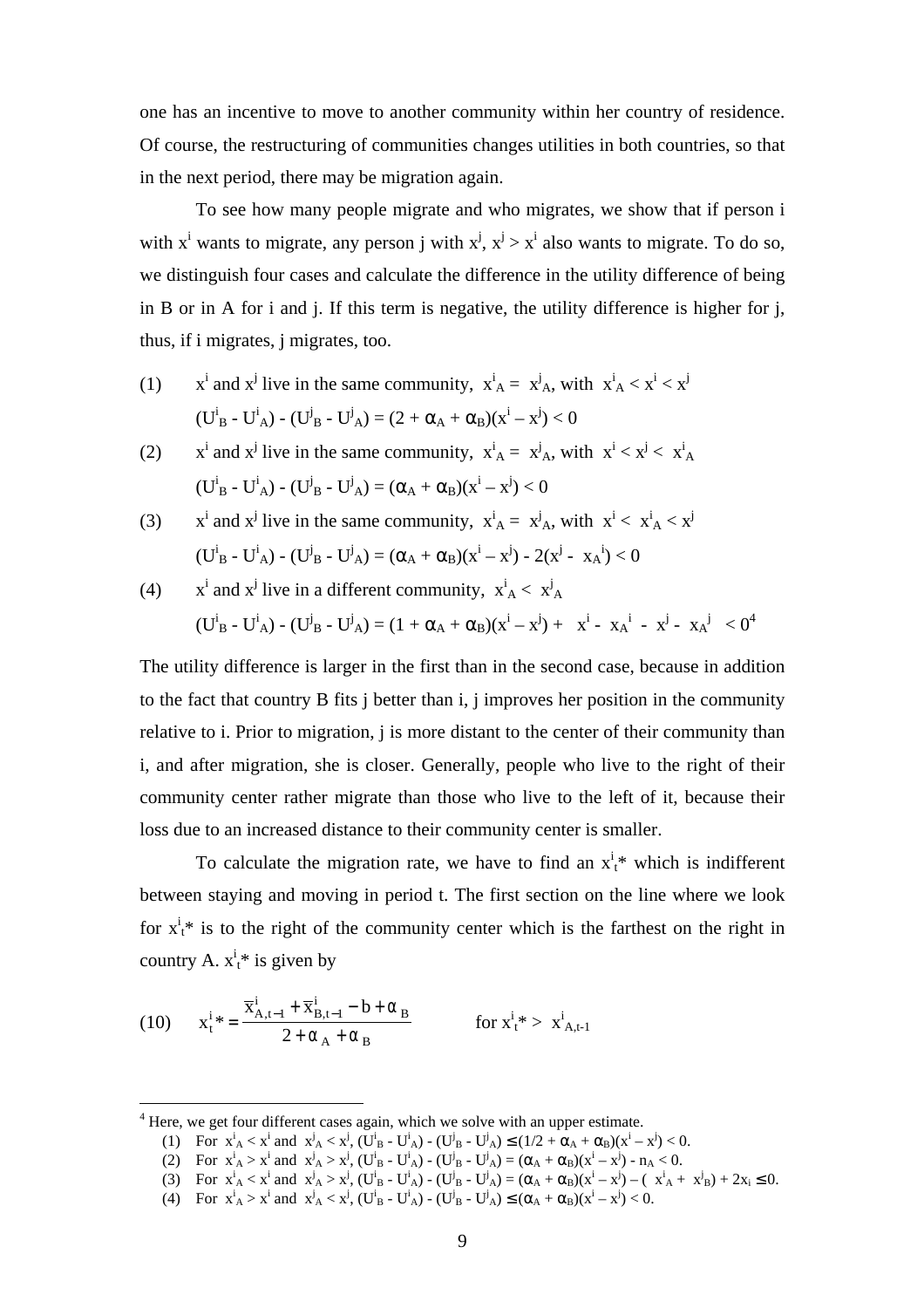using the locations of the community centers of the previous period, t-1. If  $x_t^i$  is not within the section in which we were looking for the solution, we conclude that everybody in that section migrates, and look for  $x_t^i$  in the section to the left of the community center which is the farthest on the right in country A. Here,  $x_t^i$  is given by

(11) 
$$
x_{t}^{i} * = \frac{-\overline{x}_{A,t-1}^{i} + \overline{x}_{B,t-1}^{i} - b + \alpha_{B}}{\alpha_{A} + \alpha_{B}} \qquad \text{for } x_{t}^{i} * < \overline{x}_{A,t-1}^{i}.
$$

Again, if  $x_t^i$  is not within the section in which we were looking for the solution, we conclude that everybody in that section migrates. So we look for  $x_t^i$  in the section to the right of the community center which is the farthest but one on the right in country A, using formula (10). We continue like this until we get an interior solution or end up at  $x^i = 0$ .

After migration, the process of community restructuring takes place. Due to migration, there will be either new communities in B, or the center of the community on the left border of B moves farther to the left. In any case, the situation in B will change in a way that increases the utility of living in B for those who stayed in A. This is what may induce migration in period  $t + 1$ . Note that this mechanism is in line with the fact that the previous period migration rate is a determinant for migration in the current period, which has been found in the empirical literature.

Figure 2 is an example to illustrate the migration process for a constant b. Period 1 depicts the old equilibrium, and in period 2 migration starts. The migration rate is at its maximum in period 2 and decreases quickly. The decline is not constant. In period 9, migration is even higher than in 8, because in period 8, the number of communities in A decreased by 1, whereas the number of communities in B increased. Overall, the new equilibrium is approached rather quickly. Generally, the smaller γ, the smoother is the transition process. The higher b, the larger is the share of the population residing in country B in the new equilibrium.

One assumption we make which might seem problematic is that people decide what to do without taking others' decisions into account. In a framework in which being located among others with similar preferences is so important to economic agents, this is somewhat paradox. We do not consider complete ignorance about others' actions as realistic. However, we take it as a benchmark to highlight the transition from one steady-state to another. The opposite benchmark, namely complete knowledge about what others do, would complete the transition to a new equilibrium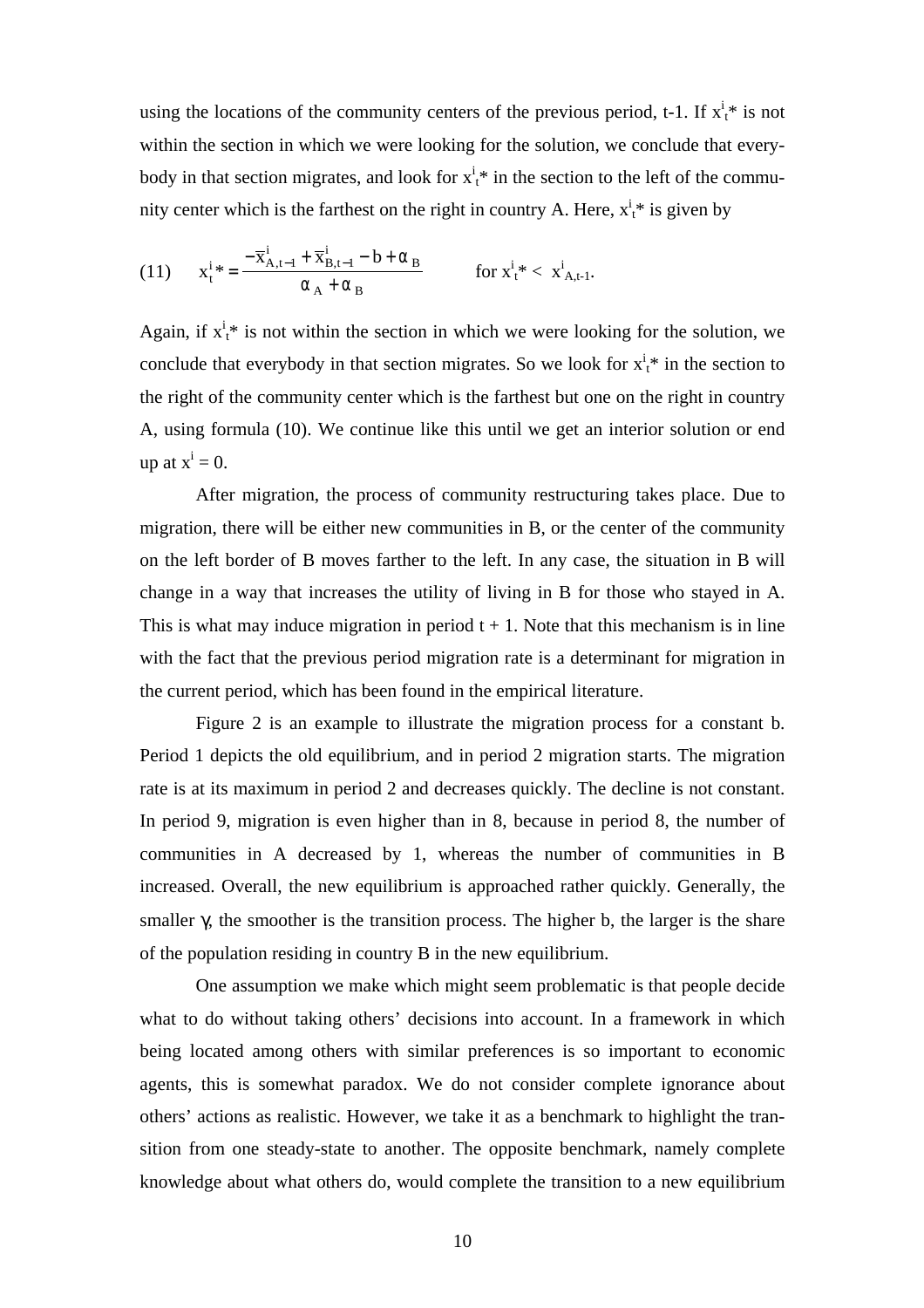in one period. Looking at the time series for migration waves that actually took place, it seems that the "complete ignorance" benchmark is closer to reality than the "complete knowledge" benchmark.

### 4. Ethnic German migration: A Case Study

In this chapter we look at an example for return migration, namely ethnic German migration from Eastern Europe and the former Soviet Union to Germany. First, we present some general facts about this migration wave. Then we compare the features of the migration wave with the features of the model presented in the last section.

#### 4.1 General features of ethnic German migration in the 1990s

Since emigration from the Eastern European countries and the former Soviet Union has become possible through Mikhail Gorbachev's reform policy, about 2.8 Mio ethnic Germans migrated to Germany. The right to immigrate to Germany and obtain German citizenship for people of German ethnicity is guaranteed in the German basic law, article 116.<sup>5</sup> Whereas for many years everybody could first enter Germany and then claim to be of German ethnicity, the huge increase in ethnic German immigrants in the late 1980s made German policymakers change the law. Since July 1990, a person first has to apply for the status of an ethnic German. Only after her application has been approved, she can immigrate. The application procedure can take several years. First, the federal administration office in Cologne checks whether it approves the application. After approval, the federal administration office allocates all applicants on the 16 German *Bundesländer* (federal states), which check whether they agree to the approval. This longsome procedure reduced the number of immigrants per year substantially and operated as a nonofficial immigration quota. Since 1993, the maximum number of approvals per year has also been officially restricted to 200,000 from 1993 to 1999 and to 100,000 since 2000. 6 Table 1 presents the number of immigrants from 1987-2001 and the number of applications. There are much more

 $<sup>5</sup>$  The legal status of persons of German descent is called "affiliation to the German people" *(deutsche*</sup> Volkszugehörigkeit). People of German ethnicity come to live in Poland due to the West shift of Poland after World War II. Ethnic Germans in Romania and the former Soviet Union are descendants of migrants from Germany. See Brubaker (1998) and Kurthen (1995) for a discussion of the German concept of citizenship and its historical roots and Baaden (1997) for an overview of the history of ethnic Germans.

<sup>6</sup> To put it correctly, from 1993 to 1999, the number was restricted to the average of the number of immigrants in 1992 and 1993. From 2000 onwards, it has been restricted to the number of immigrants in 1999. In both cases, actual migration may exceed the limit by 10%.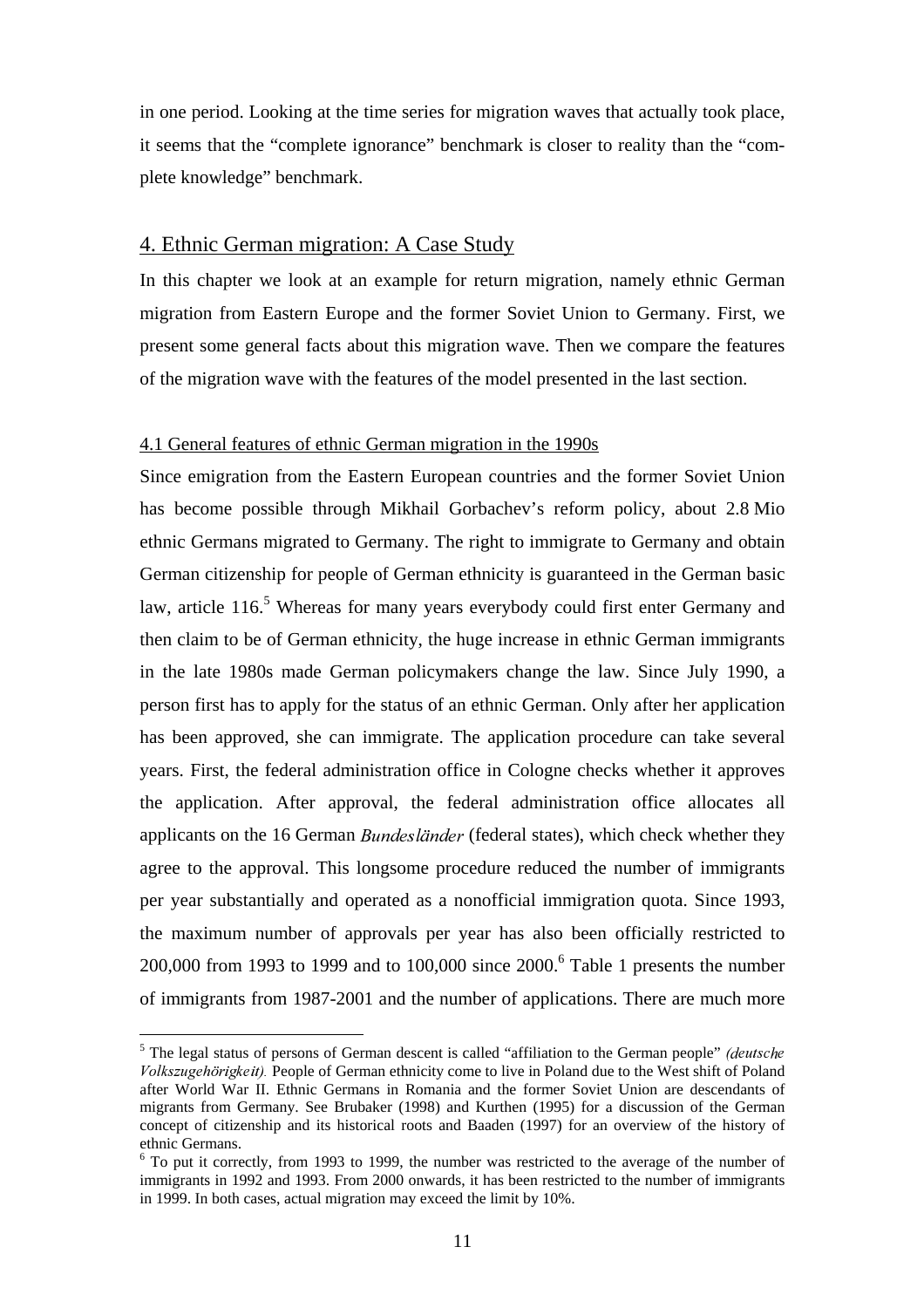applications than immigrants. The difference in the number of applications and actual immigrants may be due to rejections of applications, due to non-migration in spite of approval, or due to queuing of applications. Unfortunately, it is not possible to get numbers to evaluate the relative importance of the three phenomena. As an indication, note that in August 2001, 380,000 applications were in process (Press release of the Ministry of Interior, August 7, 2001).

Once the application finally has been approved, an ethnic German may enter Germany and become a citizen. She may bring a spouse, parents, and children, who are also entitled to get the German citizenship, and thus qualify for the benefits of the German welfare system as well.

#### 4.2 Features of the model versus stylized facts of ethnic German migration

Before calibrating the model using data on ethnic German immigration, we show that the framework of the model fits ethnic German immigration quite well. To do so, we use German administration data and two data sets on ethnic Germans from the Osteuropa-Institut in Munich.

In the model, potential migrants are situated on a line, with their location representing their inclination to migrate. At the same time, communities are in accordance with this ordering, i.e. people living together in a network or a community have similar inclinations to migrate. We use the degree to which someone is attached to her German roots as a proxy for location on the Hotelling line. Thus, those who mixed more with the Russian population are expected to migrate to Germany later. Table 2 presents the share of ethnic Germans among all immigrants who come as either ethnic Germans or as their non-German family members from 1993 to 2000.<sup>7</sup> In 1993, 47% of immigrants have been ethnic Germans themselves. The respective percentage share decreased to 26% in 2000. Unfortunately, we do not have data on ethnic attitudes, sorted by communities, so that we could see whether people sort into communities according to their attitudes (or the other way round). However, we have evidence that migration takes place community by community. In a data set on 879 early ethnic German immigrants from the former Soviet Union who were questioned soon after their arrival in Germany in late 1989 and early 1990, respondents are asked what percentage of people had already left their village. 25.2% of respondents say that more than 50% of the German population in their former town of residence had

 $7$  Numbers for previous years are not available.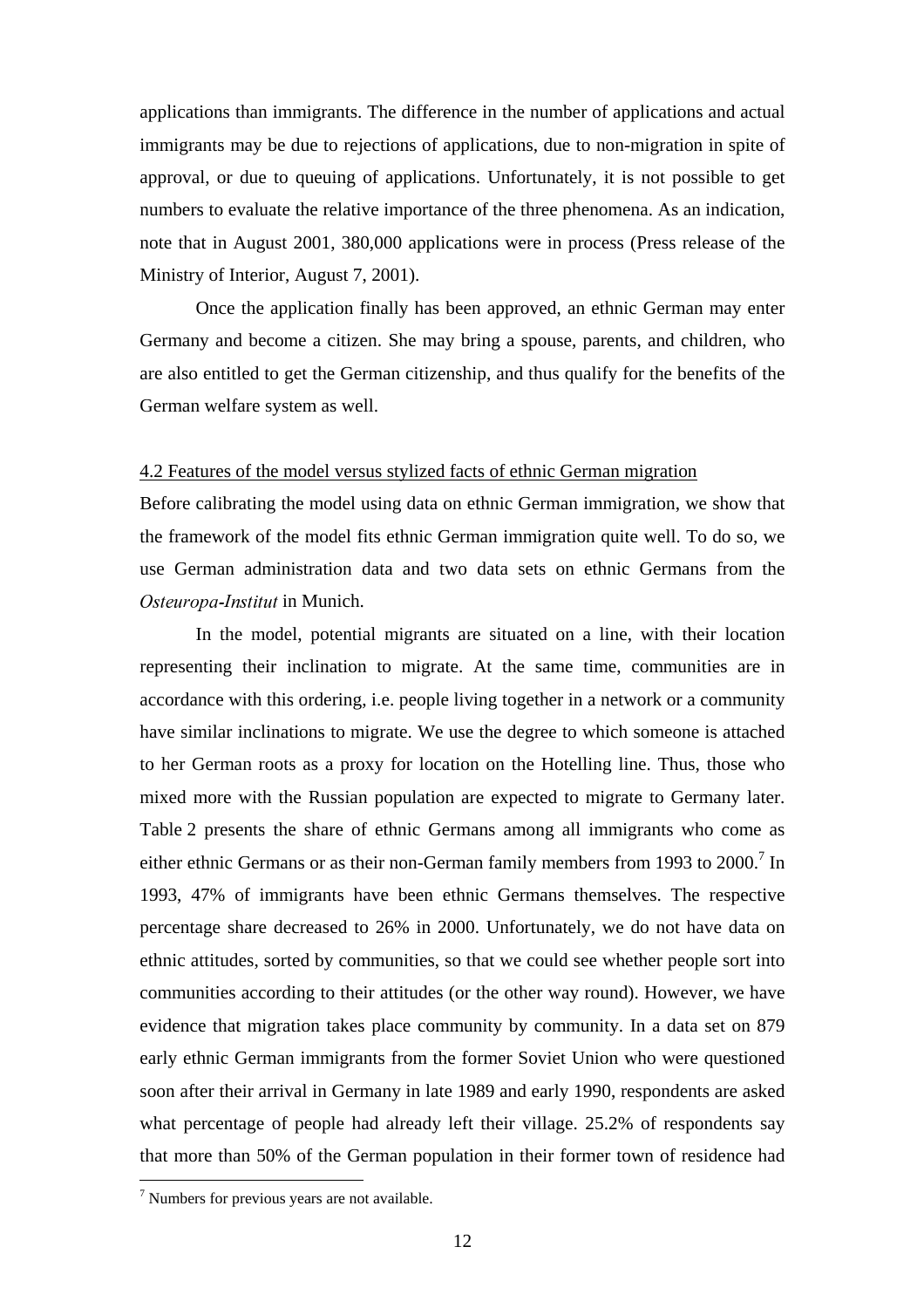already left for Germany, and 15.3% say that more than 70% had already left. This was at a point in time when the emigration of ethnic Germans from the former Soviet Union only just started, as can be seen in figure 1. Still, a number of cities already experienced migration rates that were by far higher than 50%. Thus, we can consider communities to be ordered as in the Hotelling model, as people from the same village tend to migrate at the same time and the degree of affiliation to German roots is declining over time.

To further investigate the migration decision, we have to draw back on data about migration intentions. We use a data set collected by the Osteuropa-Institut Munich in cooperation with the sociological institute of Novosibirsk State University. The data set was collected in six traditional settlement areas of ethnic Germans, three of them in Russia, three of them in Kazakhstan in April and May 1991.<sup>8</sup> Obviously, it is not possible to look at who migrates and who does not if there is only information about remnants. Thus, we construct two variables to proxy for migration. The first one is the intention to migrate. 18% of respondents in the sample say that they do not intend to migrate, 31% say that they do not know, <sup>9</sup> and 52% say that they would like to migrate. It seems that the self-reported answers overestimate migration at least in the short run. Asked whether they have already filed an application for immigration to Germany, only 22% say that they did, of whom 4% have got an affirmative answer. 78% of respondents have not done anything to realize their potential migration plans so far.

We use the two proxies as dependent variables in ordered logit and logit regressions using both a sample restricted to the working population, i.e. people of age 25-60 who report that they work and have a positive wage, and the whole sample. Table 3 gives summary statistics for the variables we use in our analysis. We use five sets of variables, personal and family characteristics, labor market characteristics, proxies for ethnic ties, proxies for networks in Germany, and some variables that are supposed to correct for differences in life circumstances like a dummy for living in a city. We allow standard errors not be independent across people who live in the same village.

Table 4 presents the results. First look at the impact of personal and family characteristics. In the working age sample, the intention to migrate decreases with age

 $8$  For more details on the data see Dietz (1995), pp. 178.

 $9^9$  See Locher (2001) for a justification of that ordering.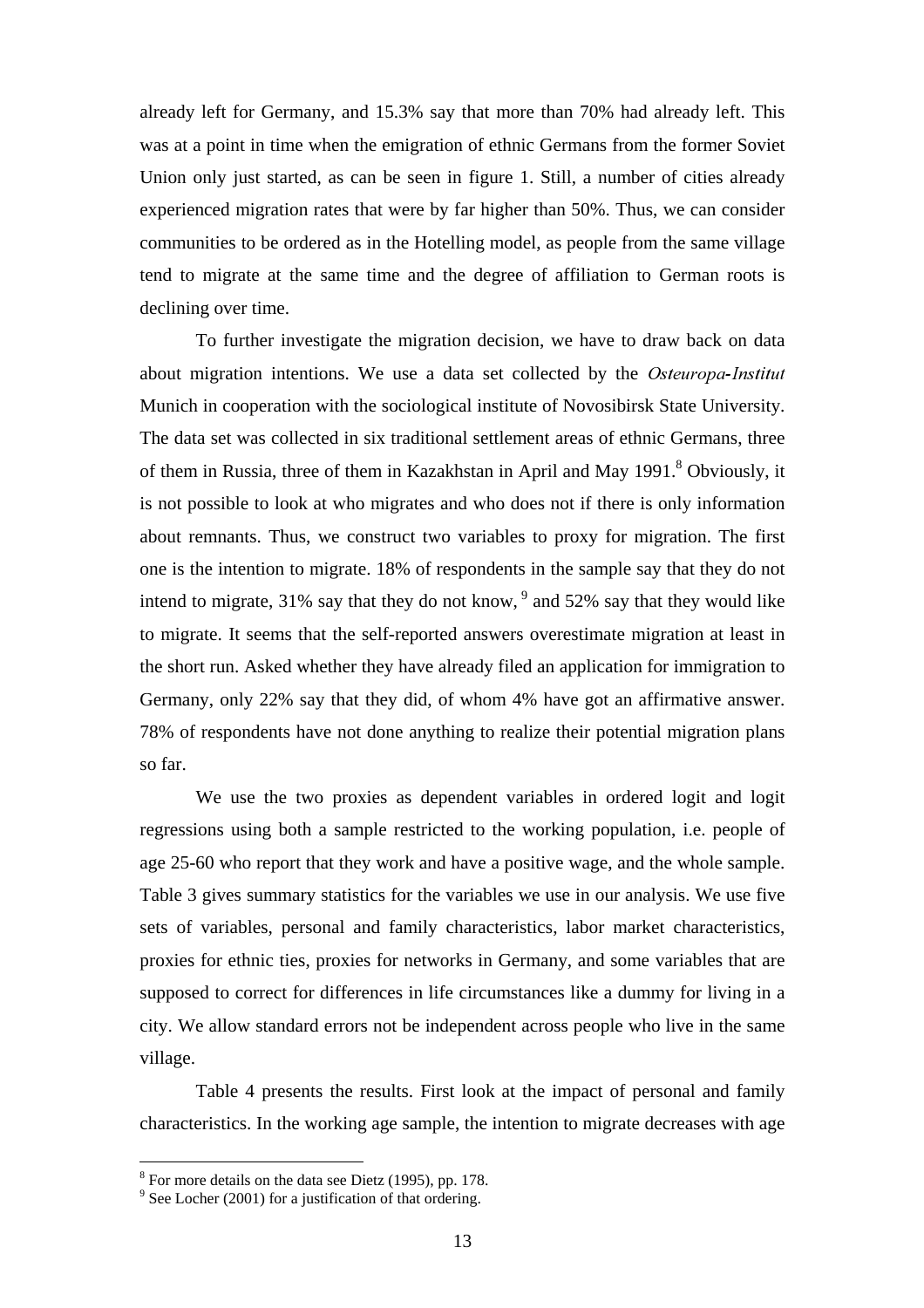at a declining rate. Kids increase the intention to migrate. A higher income slightly increases the intention to migrate, whereas people who feel that they can use their education in their current job are less inclined to migrate. These results are in line with the literature and with common sense. Next, look at the variables that proxy ethnicity. They play an important role. The coefficients for having German as native language, being member of a church (mostly Protestant), and being member of the Wiedergeburt<sup>10</sup> are all positive and highly significant. Being married to a German is significant at the 10% level. Having relatives in Germany increases the intention to migrate as well, whereas the coefficient for expecting help in case of migration is insignificant. For the whole sample, results are similar, save that the age coefficients are insignificant.

The logit estimations using filing of an application as the dependent variable have similar results as well. However, the impact of ethnic ties and a network in Germany is even stronger, whereas personal, family and job characteristics do not seem to matter. To justify the ordering of potential migrants on the Hotelling line according to the ties they have to German roots, it is important to note that this seems to be a crucial determinant for the migration decision indeed.

Although it is those who are most affiliated to Germany who are most inclined to migrate among the remnants, the degree to which new immigrants feel attached to Germany decreases over time. In the beginning of this section, we presented German administrative data on the declining share of ethnic Germans among new immigrants from 1993 to 2000. To show that the same phenomenon existed before, we compare some summary statistics from the two data sets by the Osteuropa-Institut Munich. In the data set on very early immigrants, 91% of those who are married have a German spouse. 70% say that they speak German as their native language, and 87% say that they are member of a religious group but not Russian orthodox. In the data set on ethnic Germans that stayed in Russia and Kazakhstan in 1991, only 61% of those who are married have a German spouse. 61% say that they speak German as their native language, and 32% say that they are member of a religious group apart from the Russian Orthodox Church. This change in observable characteristics can be seen as further evidence for early migration of those who feel more as Germans.

 $10$  Wiedergeburt (English: "Re-birth") is a union of ethnic Germans, which tried to reestablish the autonomous Volga republic. The "autonomous Socialist Soviet Republic of the Volga Germans" was founded in 1924 and dissolved in 1941.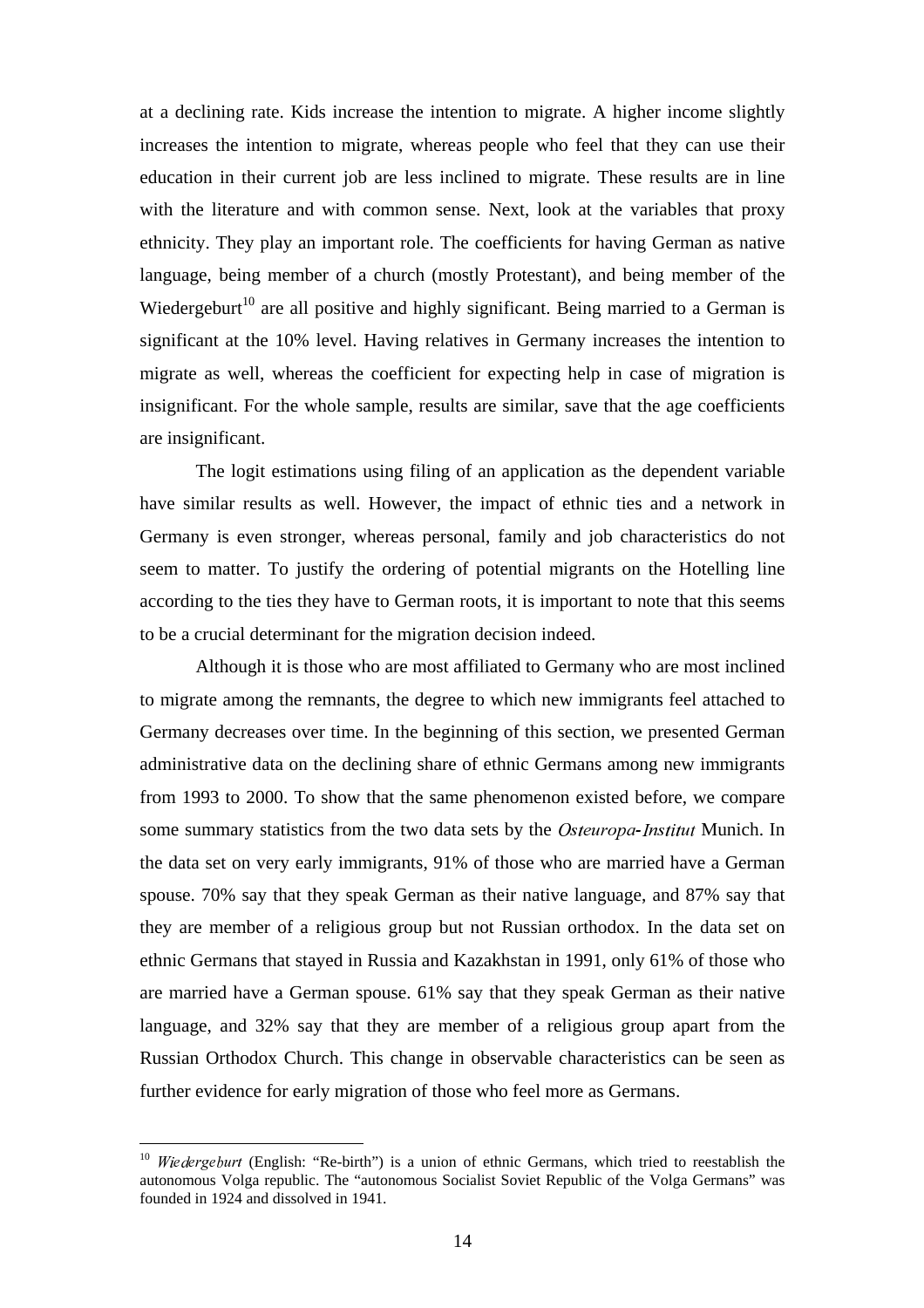To summarize this section, we provided evidence that ethnic ties towards the German culture are a major determinant for migration taking place at all and taking place early. As members from the same community tend to migrate at the same time, ordering of communities along the Hotelling line seems to be a reasonable assumption.

#### 5. Ethnic German migration: A calibration

In this section, we calibrate the migration time series for ethnic Germans from five countries of origin, taking immigration restrictions into account, and compare them to the migration time series that would have resulted from the same parameters, but without migration restrictions. The aim of the calibration exercise is to show that the model presented in this paper is able to generate time series that are similar to the time series we observe in reality. The aim of calculating the respective unrestricted migration time series is to give an idea of how the size and the shape of the migration wave has been changed through the restrictions, given that the mechanism of the model is true.

To do this, we first convert the yearly immigration data presented in table 1 into migration rates.<sup>11</sup> As the size of the base population, we use numbers based on the 1992 Census for Romania and the 1999 Census for Kazakhstan, and estimations of the German Federal Government and the minority representations in the respective countries.<sup>12</sup> The Polish German minority is estimated to consist of 1.2 Mio people, the Romanian one of 0.3 Mio people, the FSU one of 3 Mio people. Within the FSU, the Kazakh part consists of 1 Mio people, the Russian part of 1.2 Mio people, and the Kyrgyz part of 0.1 Mio people. Romania, Kyrgyzstan and Kazakhstan show the highest emigration rates. To calculate γ, we assume the minimum size of a community to be 100,000 people. This is what sociologists and ethnologists consider to be the minimum size of an ethnic group to survive. As there are a lot of movements of ethnic Germans across countries within the FSU, in particular from the new-founded nation states to Russia, we treat them as one big community with a common γ.

 $11$  Note that we define the migration rate as the share of the total population in country A and B that migrates within one period, not as the share of the population in country A that leaves per unit of time.<br><sup>12</sup> In the 1989 Soviet Census, the number of ethnic Germans is about 30% lower than the numbers we

use (Dietz, 1995). However, the Census only counts those who state that their nationality is German. So people who do not state their true nationality and non-German spouses, who are also entitled to immigrate to Germany, are not included there.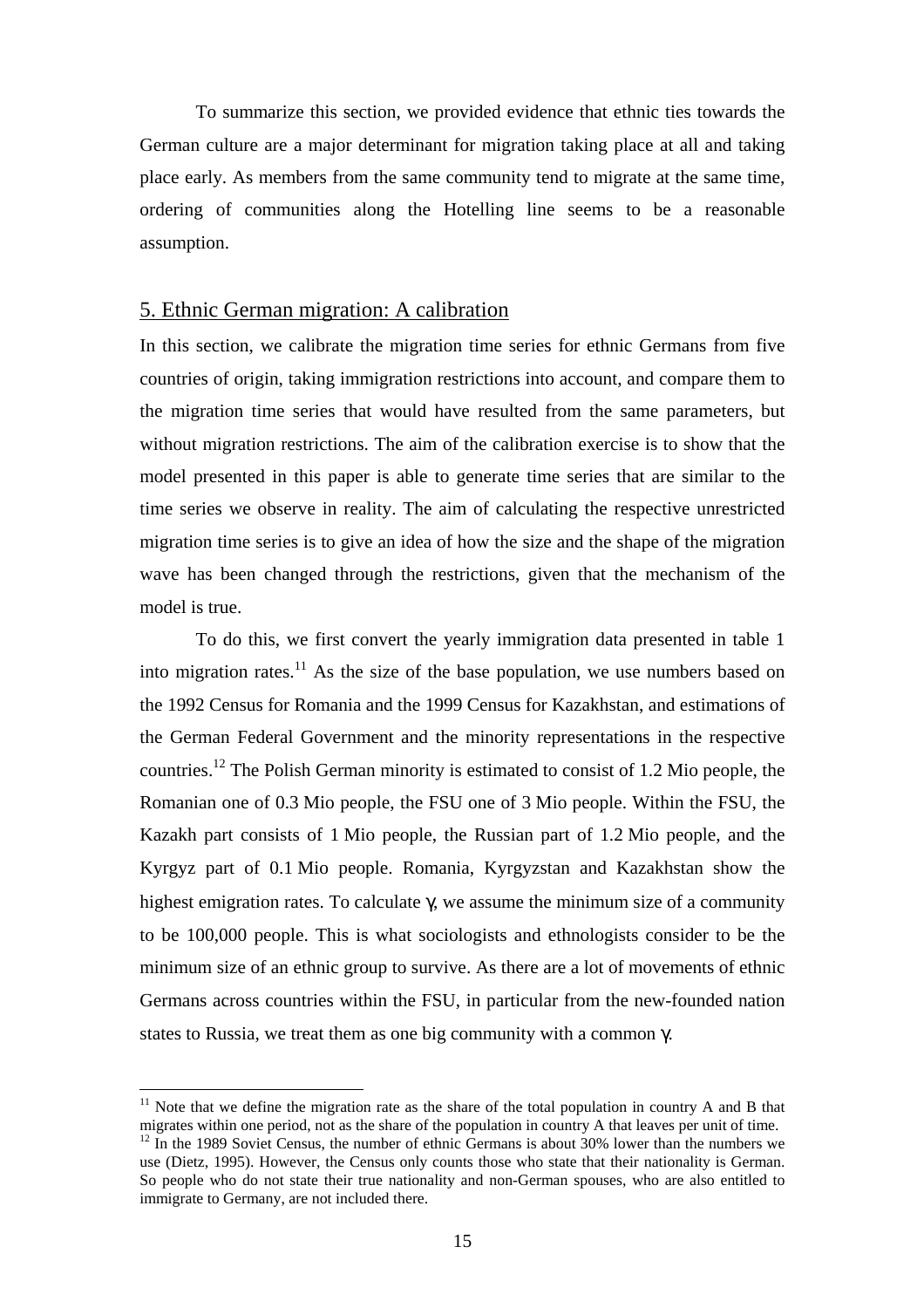In our model, there is a shock before which migration is impossible and after which it is unlimited. We take the first year in which migration was unrestricted to be 1988 for Poland, 1989 for the Soviet Union, and 1990 for Romania. In Romania, fortunately the emigration restriction was lifted really close to the turn of a calendar year (22<sup>nd</sup> of December 1989). For the other countries, there is not such a clear turning point, which also is close to a New Year. Also, emigration restrictions had already loosened in the last years of the Eastern Block, in particular for Poland and Romania. This can be seen in figure 1. We take migration from 1987 onwards into account for the starting value of the populations in the country of origin and Germany.

We assume  $\alpha_A = \alpha_B = 0.2$ , except for Russia, for which we use 0.05 for 1989 to 1991. This is supposed to reflect the expectation of an autonomous republic. Strong autonomy makes the country a person lives in relatively less important, because it diminishes the country's impact on life. We specify b using the difference in GDP growth rates for the country of origin and Germany. For Russia, Kazakhstan and Kyrgyzstan we use a 3-year-average, because GDP growth rates are extremely volatile. Furthermore, we add 0.15 to the parameter b from 1992 onwards for Kazakhstan and Kyrgyzstan.<sup>13</sup> This is supposed to reflect the decrease in utility of living in one of these countries after the foundation of the Kyrgyz and the Kazakh national state in August and in December 1991, respectively. Ethnic Germans, who feel attached towards the German and to the Russian, but not towards the Kazakh or Kyrgyz nationality, became complete strangers in their country of residence.<sup>14</sup> Allowing for b to change over time makes return migration possible. In fact, there is return migration in our predicted migration time series, whereas we can never observe this in the data, because we only have data on immigrants to Germany.

Last, we need to introduce the immigration restrictions imposed by Germany, i.e. a maximum migration rate per country and year. From 1993 onwards, we use the

<sup>&</sup>lt;sup>13</sup> Instead of a constant, we also tried to add the yearly or the accumulated number of Russian emigrants from Kazakhstan to the parameter b. In 1989, 6.2 Mio Russians lived in Kazakhstan, who made up for 37% of the population. By 1996, the Russian population had decreased by 10%, whereas the Kazakh population had increased by almost 20% (Heleniak, 1997; 2002). Results do not change much, so we do not present them here.

<sup>&</sup>lt;sup>14</sup> Ethnic Germans feel more attached to the Russian than to the Kazakh culture. For example, most ethnic Germans speak Russian, whereas only very few speak Kazakh. Yet in another data set by the Osteuropa Institut Munich on ethnic Germans in Russia and Kazakhstan collected in 1994, respondents living in Kazakhstan are asked in detail about their ties toward Russian, German, and Kazakh. In the sample, 21% of the respondents say that they speak mostly German within the family, 60% say that they speak mostly Russian, and 20% say that they speak both. None of them says that they speak Kazakh. Furthermore, asked about their Kazakh language abilities, 93% say that they do not speak Kazakh at all or that they understand only a few words.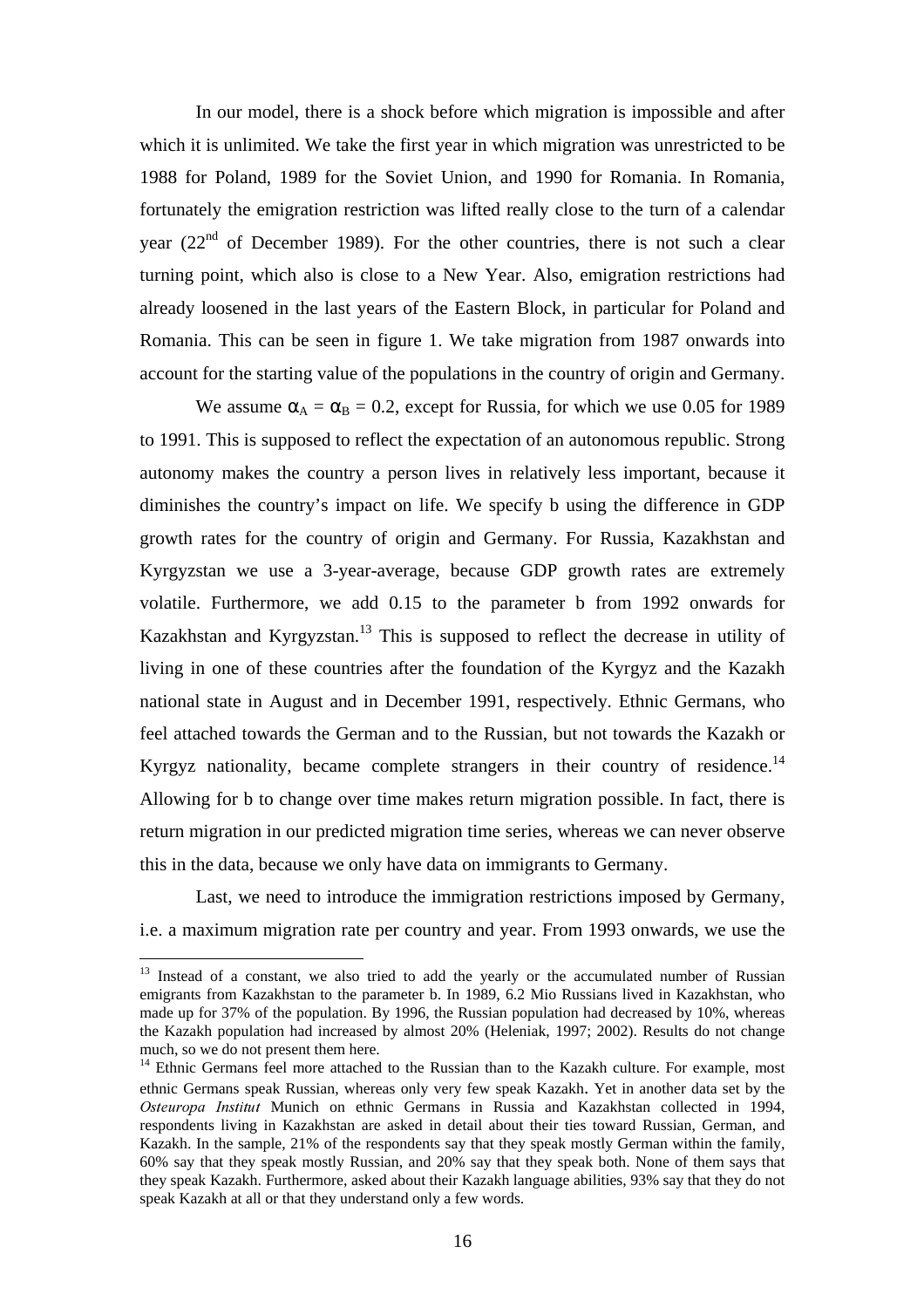maximum number of immigrants admitted per year and assume that the share of country allowances is equal to the share of actual immigrants that came from this country in the respective year. Before 1993, we do not even have a maximum number. We just know that due to the introduction of the application system in July 1990, there was considerable queuing for immigration, and that in the beginning of the 1990s, there may still have been some restrictions to emigration in the FSU. From 1989 to 1992, we therefore impose the number of actual immigrants as maximum number of immigrants allowed to enter.

Figures 3 to 7 present the results. For each country, we present results both with and without restrictions. Figures 3a and 3b depict the unrestricted migration rates for Poland and Romania, figures 3b and 4b the respective restricted migration rates. For the FSU countries, restricted and unrestricted migration rates are depicted in the same figures, namely 5, 6, and 7. The restrictions are that migration rates lie between zero and a certain upper bound imposed by German immigration regulations. The latter are never binding for Poland and Romania.

Figure 3 depicts the unrestricted simulated migration rate for Poland. We slightly overestimate emigration in 1988. There is no restriction imposed on emigration here, though there probably still was one in reality. From 1989 to 1996, the true emigration rate was slightly higher than the estimated one. As we observe neither return migrants nor the return of return migrants in my data, the only thing we can do is to restrict migration to zero as in figure 3b. <sup>15</sup> However, in this case actual migration was lower than predicted migration from 1997 to 2000. In the Romanian case, depicted in figures 4a and 4b, we also slightly underestimate the migration rate until 1996. If we do not restrict the migration rate to be positive, the simulated migration rate is much more volatile than the real one. In 1990, the real rate of migration was around 0.35, whereas we simulate it to be around 0.25. The underestimation may be because we do not take panic migration into account. Yet, we are able to replicate the pattern of migration, with a strong peak in emigration in 1990. This is due to the small size of the total population. The Romanian ethnic German population is by far the smallest we look at, and there have been only two

<sup>&</sup>lt;sup>15</sup> An estimated 200,000 Polish ethnic Germans have a double citizenship. Therefore, they can move between the two countries without them being registered in immigration statistics (Informationen zur politischen Bildung, 2000, p. 9).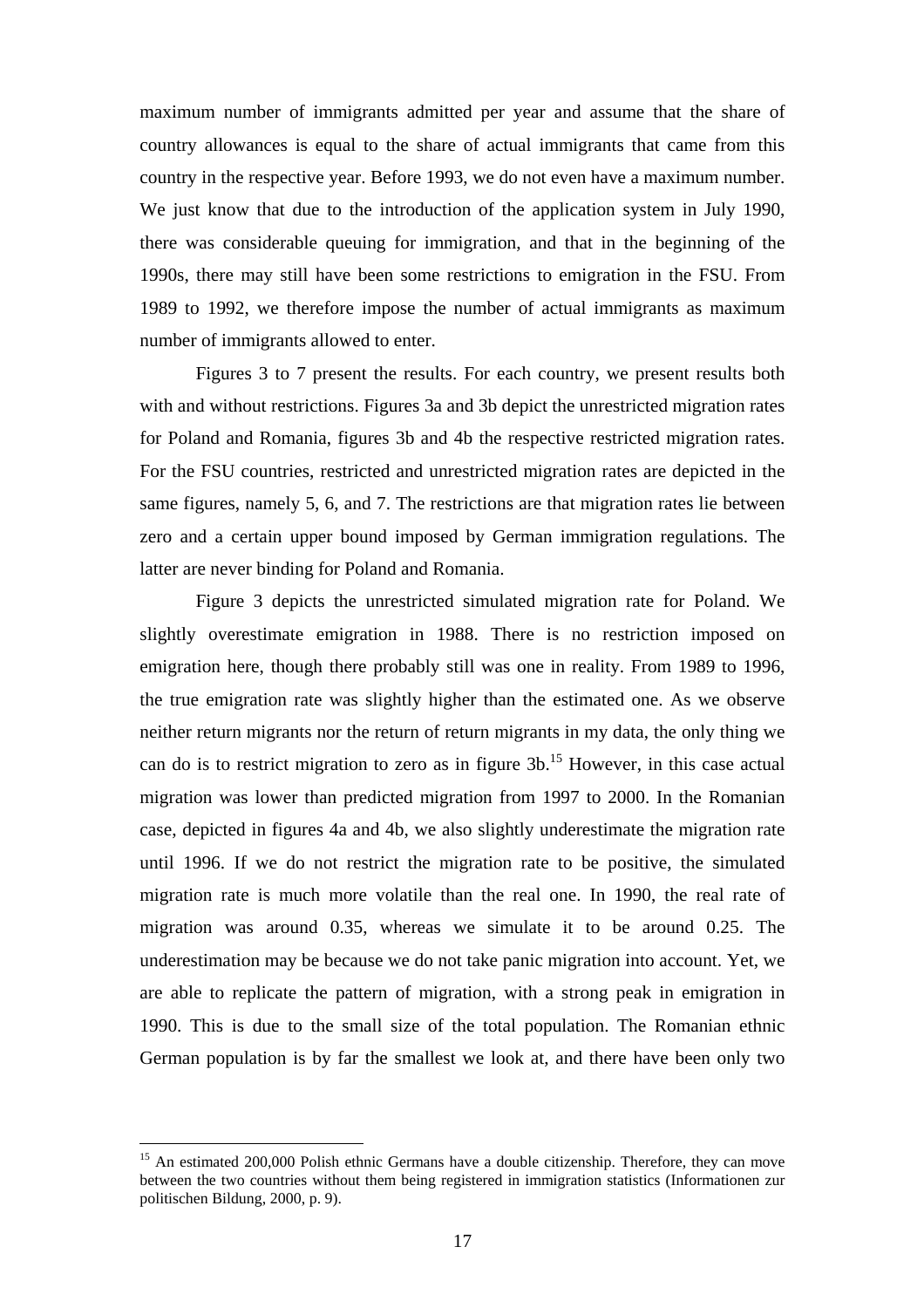communities before 1990, such that the average distance to the center of a community is large.

As regards the CIS countries, first look at the three unrestricted time series in figures 5, 6 and 7. They all have a big peak in 1992, though they behave differently before. Afterwards, migration rates diminish to quasi zero by 1996 and become negative. The peak is later than for the two European countries, because the huge decline in growth rates during transition took place later for the CIS countries than for Eastern Europe. Yet, the shapes of the migration waves look very similar to the Eastern European ones. After a huge peak, migration rates drop to zero very quickly. According to the simulations, the total number of ethnic German immigrants in 1992 would have been almost 500,000 or twice the amount of actual immigrants. As opposed to that, the times series of the actual migration rates look rather flat. Up to 1994, actual migration is lower; afterwards, it is higher than simulated unrestricted migration.

The restricted time series are able to replicate this feature. It is not surprising that the simulated restricted time series are close to the actual series until 1995, because both series are driven by immigration restrictions. However, when the restrictions are not binding any more, actual migration rates decrease only slowly. This is also the case for the simulated restricted series, although they still tend to underpredict migration in the second half of the 1990s.

Comparing restricted and unrestricted simulated migration rates, note that due to the restriction, there is both deterrence and procrastination of migration. As to deterrence, the overall predicted number of immigrants is lower in the restricted case than in the unrestricted case. By 2000, 58% of the Russian population would have left if migration had been unrestricted. In the restricted case, it is only 50%. In Kazakhstan, 96% would have left in the unrestricted case, 83% in the restricted case. The gap is largest for Kyrgyzstan, where 90% would have left in the unrestricted case and 75% in the restricted case. The deterrence comes from the fact that the source countries recovered economically in the second half of the 1990s. This means that b became smaller. So some of those who could not migrate in the beginning of the 1990s did not want to migrate any more when they finally were allowed to do so. However, there is also a lot of procrastination, as the restricted simulated migration rates decrease much more slowly than the unrestricted ones.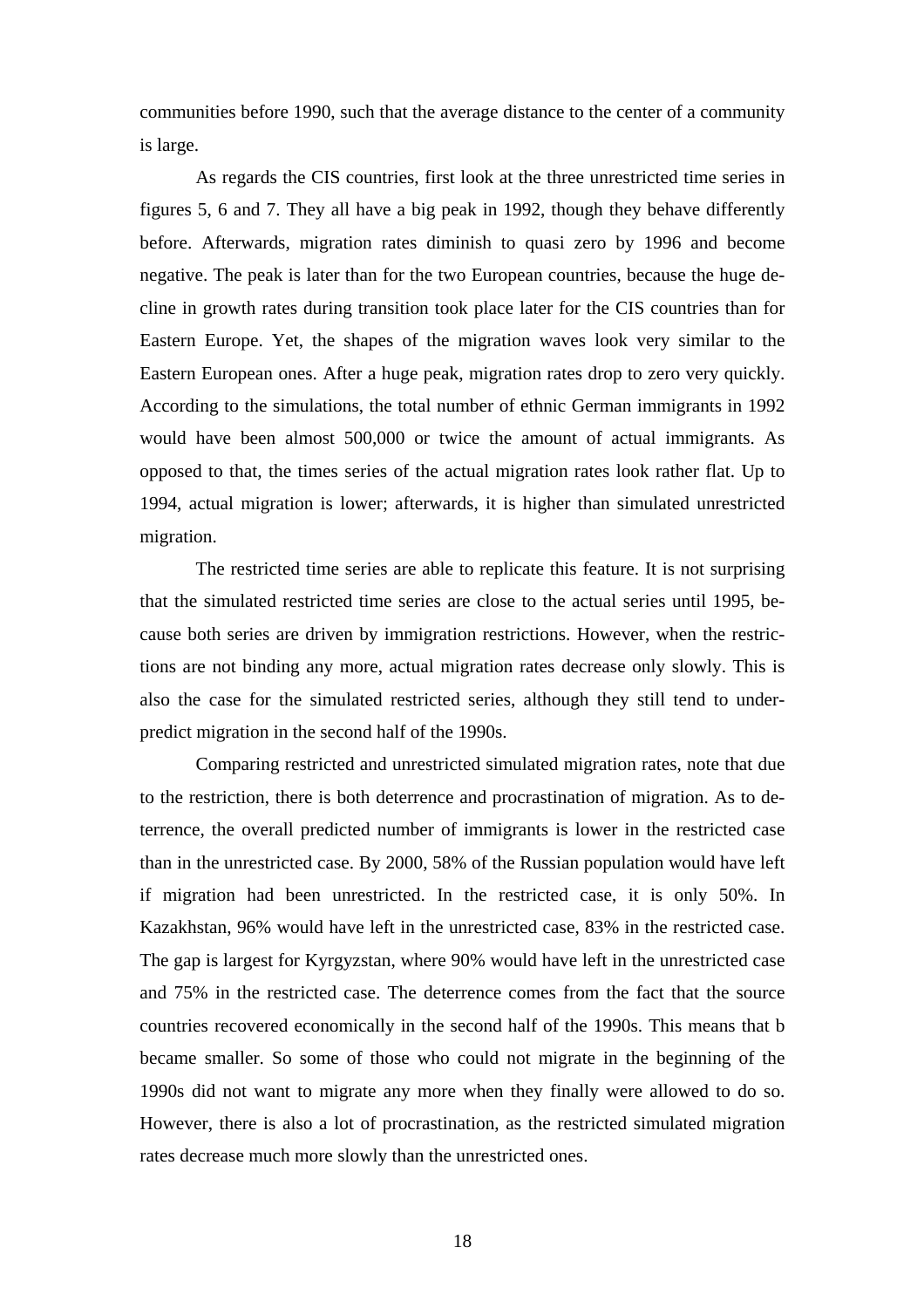## 6. Summary and Conclusions

We present a model for the evolution of a migration wave. Potential migrants are ordered on a Hotelling line according to their preferences for moving. As they live together in communities, and migration alters the community structures both in the source and in the destination country, migration may induce further migration. In particular, migration leads to the construction of a new community or network in the destination country and to the destruction of an old community or network in the source country, so that migration gets more attractive for those left over. Using both the model and immigration quotas to calibrate migration rates of ethnic Germans in the 1990s we are able to replicate the actual time series quite well. Due to the fact that the economic situation in the source countries slightly improved by the end of the 1990s, immigration quotas did not only defer, but also defer migration.

## 7. Literature

Alesina, Alberto and Enrico Spolaore (1997): On the Number and Size of Nations, Quarterly Journal of Economics 113, 1027-1056.

Baaden, Andreas (1997): Aussiedler-Migration: Historische und aktuelle Entwicklungen, Berlin Verlag, Berlin.

Bauer, Thomas and Klaus F. Zimmermann (1997a): Unemployment and Wages of Ethnic Germans, The Quarterly Review of Economics and Finance 37, 361-377.

---(1997b): Network migration of Ethnic Germans, International Migration Review 31(1), 143-149.

Bolton, Patrick, Gérard Roland and Enrico Spolaore (1996): Economic Theories of the Break-up and Integration of Nations, European Economic Review 40, 697-705.

Brubaker, Rogers (1998): Migrations of Ethnic Unmixing in the "New Europe", International Migration Review 32(4), 1047-1065.

Burda, Michael C. (1993): The determinants of East-West German Migration: Some First Results, European Economic Review 37, 452-461.

---(1995): Migration and the Option Value of Waiting, The Economic and Social Review 27(1), 1-19.

Carrington, William J., Enrica Detragiache and Tara Vishwananth (1996): Migration with Endogenous Moving Costs, American Economic Review 86(4), 909-930.

Chau, Nancy H. Y. (1997): Migrant Networks and the Pattern of Migration, Journal of Regional Science 37(1), 35-54.

Dietz, Barbara (1995): Zwischen Anpassung und Autonomie: Rußlanddeutsche in der vormaligen Sowjetunion und in der Bundesrepublik Deutschland, Duncker & Humblot, Berlin.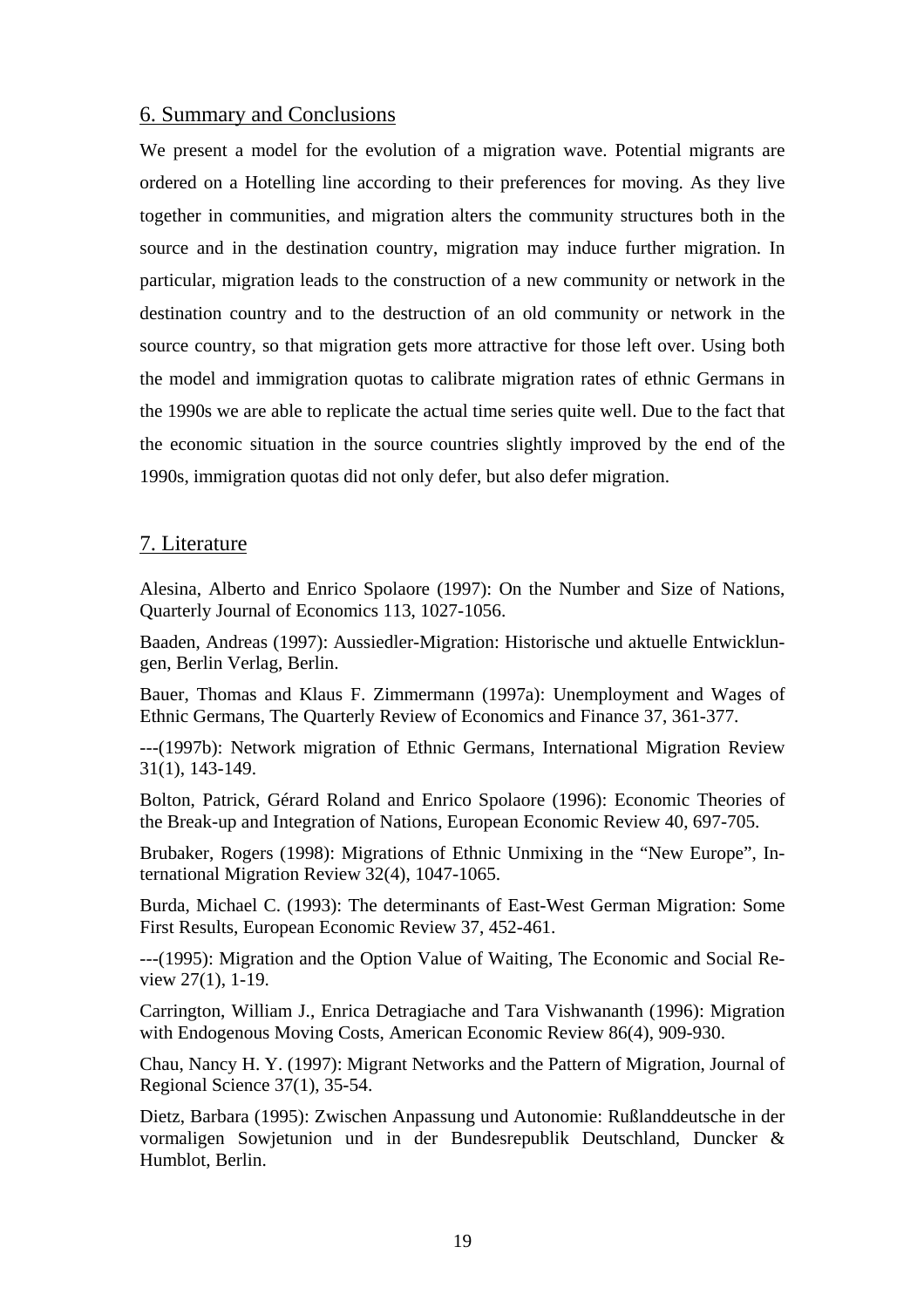Hatton, Timothy J. (1995): A Model of U.K. Emigration, 1870-1913, The Review of Economics and Statistics 77(3), 407-415.

Hatton, Timothy J. and Jeffrey G. Williamson (1994): What Drove the Mass Migrations from Europe in the Late Nineteenth Century? Population and Development Review 20(3), 533-559.

Heleniak, Tim (2002): The End of an Empire: Migration and the Changing Nationality Composition of the Soviet Successor States in: Rainer Münz und Rainer Ohliger: Diasporas and Ethnic Migrants: Germany, Israel and Post-Soviet Space in Comparative Perspective, Oxford: Frank Cass, forthcoming 2002.

---(1997): The Changing Nationality Composition of the Central Asian and Transcaucasian States, Post-Soviet Geography and Economics 38(6), 357-378.

Informationen zur politischen Bildung Nr. 267: Aussiedler (2000)

Kurthen, Hermann (1995): Germany at the Crossroads: National Identity and the Challenges of Immigration, International Migration Review 29(4), 914-938.

Locher, Lilo (2001): Testing for the option value of migration, IZA Discussion Paper No. 405.

--- (2000): Immigration from the Eastern Block and the former Soviet Union to Israel: Who is coming when? IZA Discussion Paper No. 227.

Massey, Douglas S., Joaquín Arango, Graeme Hugo, Ali Kouaouci, Adela Pellegrion, J. Edward Taylor (1993): Theories of International Migration: A Review and Appraisal, Population and Development Review 19(3), 431-466.

Rotte, Ralph and Michael Vogler (2000): The Effects of Development on Migration: Theoretical Issues and New Empirical Evidence, Journal of Population Economics 13(3), 485-508.

Waldorf, Brigitte (1998): A Network-Based Model of International Migration, in: Gorter, Cees, Peter Nijkamp and Jacques Poot (eds.), "Crossing borders. Regional and Urban Perspectives on International Migration", Ashgate Publishing Ltd, Aldershot et al., 323-336.

--- (1996): The internal dynamic of international migration systems, Environment and Planning 28, 631-650.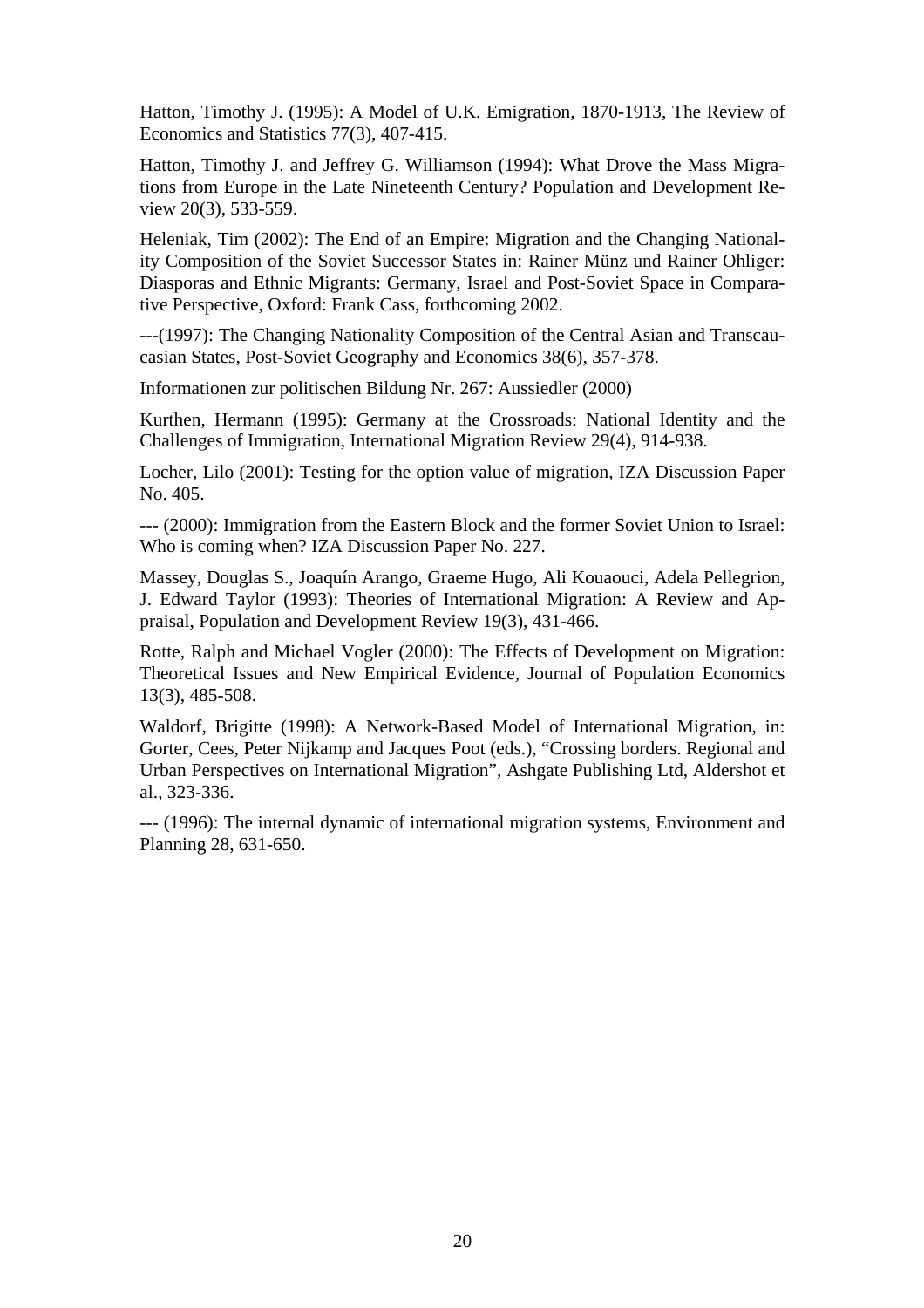# Tables and Figures

| Year | <b>FSU</b> | Kazakh-<br>stan | Russia | Kyrgyz-<br>stan | Poland  | Romania | Total   | Appli-<br>cations |
|------|------------|-----------------|--------|-----------------|---------|---------|---------|-------------------|
| 1987 | 14,488     |                 |        |                 | 48,419  | 13,990  | 78,523  |                   |
| 1988 | 47,572     |                 |        |                 | 140,226 | 12,902  | 202,673 |                   |
| 1989 | 98,134     |                 |        |                 | 250,340 | 23,387  | 377,055 |                   |
| 1990 | 147,455    |                 |        |                 | 113,253 | 107,189 | 397,075 | 128,844           |
| 1991 | 147,320    |                 |        |                 | 40,129  | 32,178  | 221,995 | 561,352           |
| 1992 | 195,576    | 114,382         | 55,875 | 12,618          | 17,742  | 16,146  | 230,565 | 402,375           |
| 1993 | 207,347    | 114,382         | 67,365 | 12,373          | 5,431   | 5,811   | 218,888 | 241,178           |
| 1994 | 213,214    | 121,517         | 68,397 | 10,847          | 2,440   | 6,615   | 222,591 | 237,291           |
| 1995 | 209,409    | 117,148         | 71,685 | 8,858           | 1,677   | 6,519   | 217,898 | 260,556           |
| 1996 | 172,181    | 92,125          | 63,311 | 7,467           | 1,175   | 4,284   | 177,751 | 168,758           |
| 1997 | 131,895    | 73,967          | 47,055 | 4,010           | 687     | 1,777   | 134,419 | 147,577           |
| 1998 | 101,550    | 51,132          | 41,054 | 3,253           | 488     | 1,005   | 103,080 | 100,421           |
| 1999 | 103,599    | 49,391          | 45,951 | 2,742           | 428     | 855     | 104,916 | 117,101           |
| 2000 | 94,558     | 45,657          | 41,478 | 2,317           | 484     | 547     | 95,615  | 106,895           |
| 2001 | 97,434     | 46,178          | 43,885 | 2,020           | 623     | 380     | 98,484  | 83,812            |

Table 1: Number of ethnic German immigrants

Sources: German Statistical Yearbook, table 6.40, several years, Baaden (1997), p. 20, Federal Administration Office Cologne, applications in 1990 only for July-December.

# Table 2: Percentage of total ethnic German immigrants (including family members) that personally proved German ethnicity

| Year                                                       |  |  | 1993 1994 1995 1996 1997 1998 1999 | 2000 |
|------------------------------------------------------------|--|--|------------------------------------|------|
| Percentage 47.08 60.92 55.44 47.68 39.71 34.05 29.49 26.34 |  |  |                                    |      |

Source: Federal Administration Office cologne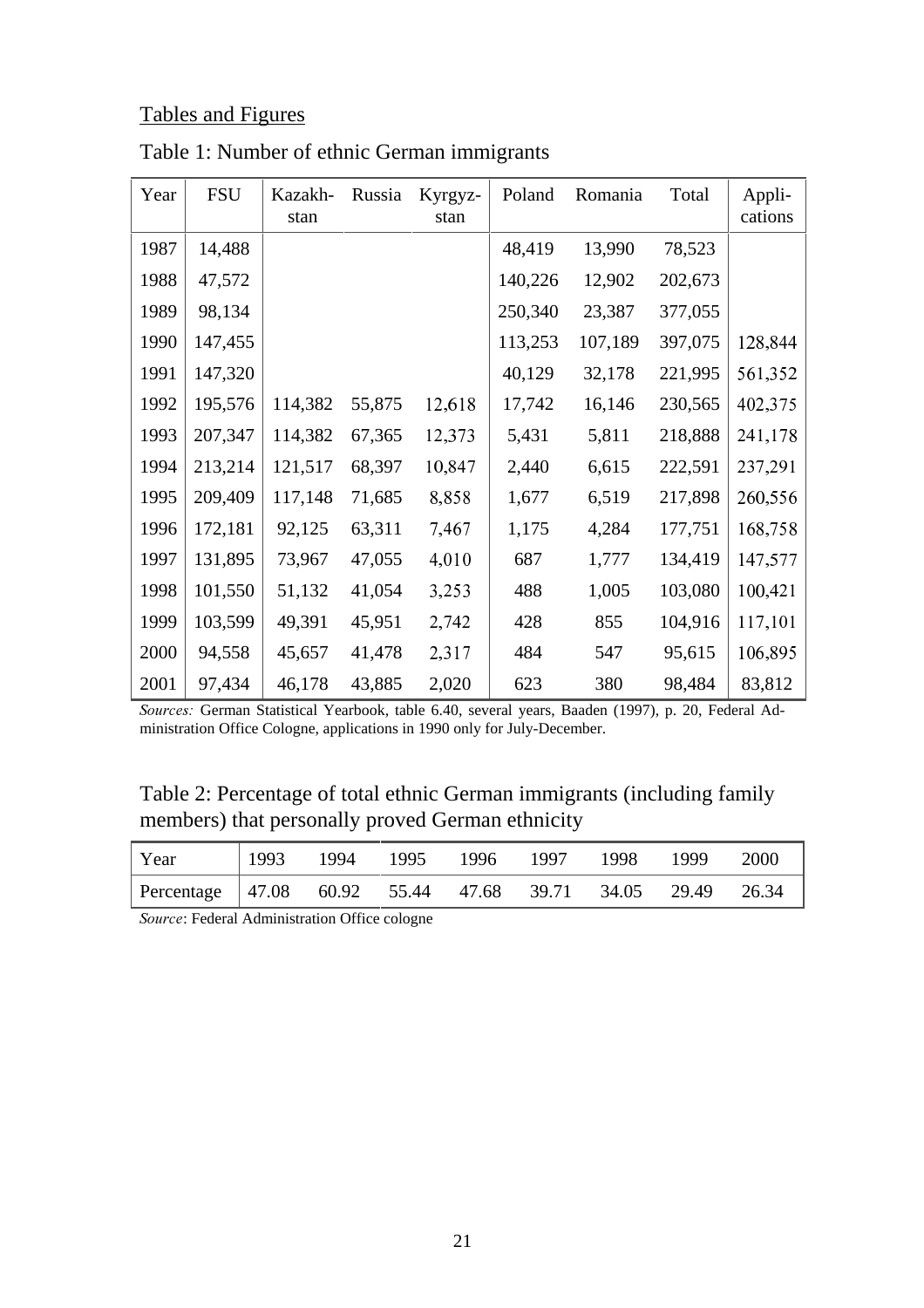| Mean<br>(standard<br>deviation) | Variable name             | Description of variable                                                                                 |  |  |  |  |  |
|---------------------------------|---------------------------|---------------------------------------------------------------------------------------------------------|--|--|--|--|--|
| 644                             | Number of<br>observations | Including only people between 25 and 60 in the survey<br>year who are working                           |  |  |  |  |  |
| 37.1<br>(8.17)                  | Age90                     | Age of the respondent in 1990                                                                           |  |  |  |  |  |
| 1440<br>(647)                   | Age90sq                   | Age squared of the respondent in 1990                                                                   |  |  |  |  |  |
| 3.72<br>(1.15)                  | Education                 | Levels of education degrees in the Soviet system,<br>increasing from 0-6                                |  |  |  |  |  |
| 0.862<br>(0.346)                | Married                   | Respondent is married                                                                                   |  |  |  |  |  |
| 0.748<br>(0.434)                | Kids                      | Dummy for having children                                                                               |  |  |  |  |  |
| 286<br>(161)                    | Income                    | Average monthly labor income                                                                            |  |  |  |  |  |
| 3.53<br>(1.09)                  | Match                     | Measure in how far education and experience can be used<br>at present job, increasing from 1 to 5       |  |  |  |  |  |
| 0.465<br>(0.500)                | <b>Married German</b>     | Married to a person who is of German nationality                                                        |  |  |  |  |  |
| 0.592<br>(0.492)                | <b>Native German</b>      | Being German native speaker                                                                             |  |  |  |  |  |
| 0.312<br>(0.464)                | Religion                  | Being member of a church, excluding Russian orthodox<br>(mainly protestant churches)                    |  |  |  |  |  |
| 0.172<br>(0.378)                | Wiedergeburt              | Member of Wiedergeburt (union of ethnic Germans, tried<br>to reestablish the autonomous Volga republic) |  |  |  |  |  |
| 0.702<br>(0.458)                | Relative<br>German        | Respondent has relatives in Germany                                                                     |  |  |  |  |  |
| 0.357<br>(0.480)                | Help relatives            | Respondent expects help from relatives in Germany in<br>case of migration                               |  |  |  |  |  |
| 0.333<br>(0.472)                | Car                       | Respondent owns a car                                                                                   |  |  |  |  |  |
| 0.592<br>(0.492)                | City                      | Respondent lives in a city or urban area                                                                |  |  |  |  |  |
| 0.495<br>(0.500)                | Russia                    | Respondent is from Russia                                                                               |  |  |  |  |  |

Table 3: Description of variables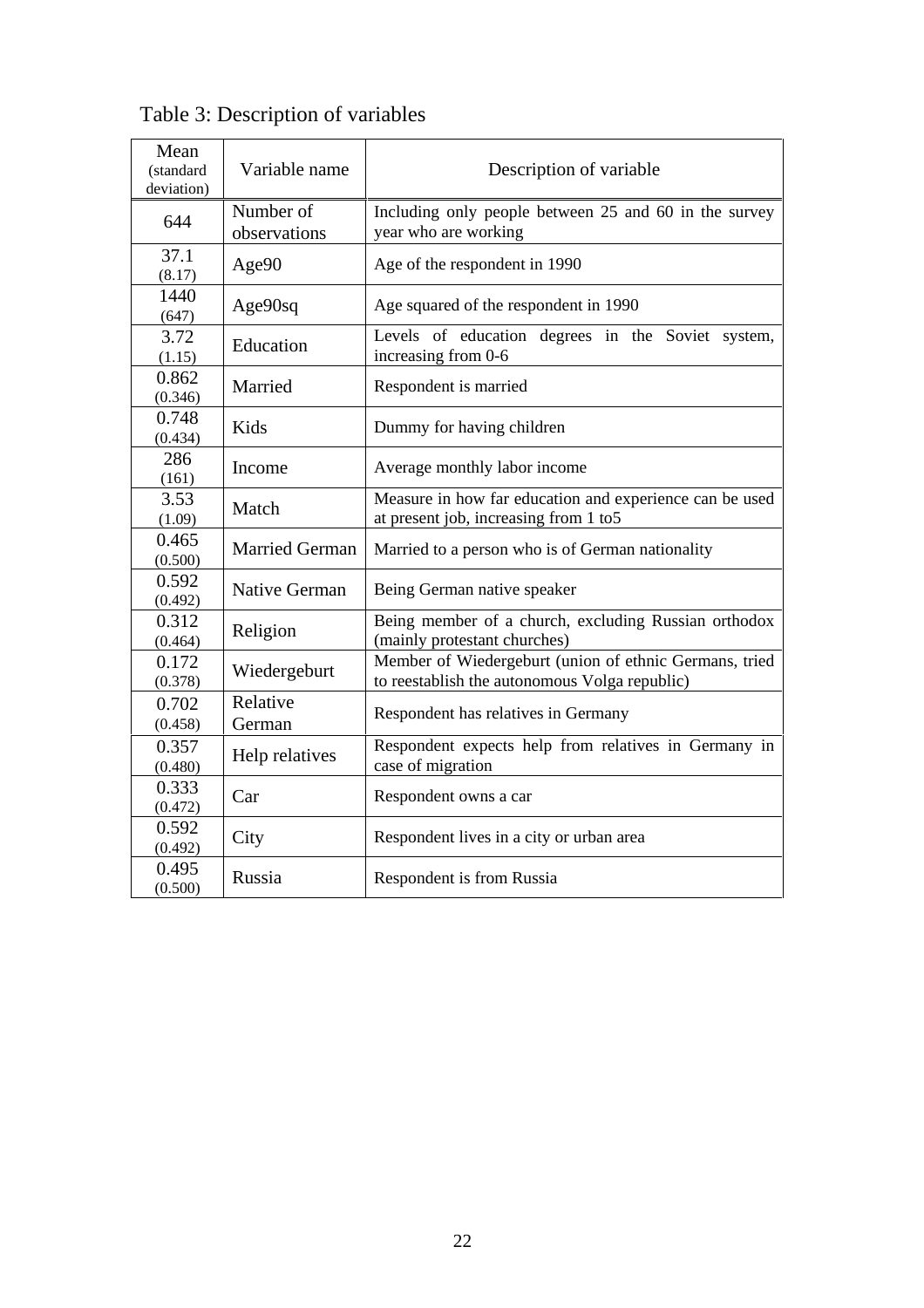|                       | Ordered logit<br>dependent variable: intention to<br>migrate |                                         | Logit<br>dependent variable: filed an<br>application or not                                                                |                     |  |
|-----------------------|--------------------------------------------------------------|-----------------------------------------|----------------------------------------------------------------------------------------------------------------------------|---------------------|--|
|                       | Working<br>population                                        | Whole sample                            | Working<br>population                                                                                                      | Whole sample        |  |
| Age90                 | $-0.303**$                                                   | $-0.063$                                | $-0.173$                                                                                                                   | 0.018               |  |
|                       | (0.061)                                                      | (0.041)                                 | (0.093)                                                                                                                    | (0.049)             |  |
| Age90sq               | $0.003**$                                                    | 0.000                                   | 0.002                                                                                                                      | $-0.000$            |  |
|                       | (0.001)                                                      | (0.001)                                 | (0.001)                                                                                                                    | (0.001)             |  |
| Education             | $-0.110$                                                     | $-0.075$                                | $-0.155$                                                                                                                   | 0.030               |  |
|                       | (0.096)                                                      | (0.078)                                 | (0.148)                                                                                                                    | (0.091)             |  |
| Married               | $-0.339$                                                     | $-0.205$                                | $-0.336$                                                                                                                   | 0.422               |  |
|                       | (0.256)                                                      | (0.202)                                 | (0.371)                                                                                                                    | (0.311)             |  |
| Kids                  | $0.357*$                                                     | $0.184*$                                | $-0.102$                                                                                                                   | $-0.257$            |  |
|                       | (0.182)                                                      | (0.163)                                 | (0.266)                                                                                                                    | (0.228)             |  |
| Income                | $0.001*$<br>(0.000)                                          |                                         | 0.001<br>(0.001)                                                                                                           |                     |  |
| Match                 | $-0.233**$<br>(0.066)                                        |                                         | $-0.119$<br>(0.092)                                                                                                        |                     |  |
| Married               | 0.430                                                        | 0.358                                   | $0.768*$                                                                                                                   | $0.648*$            |  |
| German                | (0.234)                                                      | (0.193)                                 | (0.347)                                                                                                                    | (0.305)             |  |
| Native German         | $0.852**$                                                    | $0.776**$                               | 0.291                                                                                                                      | 0.253               |  |
|                       | (0.230)                                                      | (0.165)                                 | (0.296)                                                                                                                    | (0.257)             |  |
| Religion              | $0.804**$                                                    | $0.754**$                               | $1.19**$                                                                                                                   | $1.13**$            |  |
|                       | (0.247)                                                      | (0.213)                                 | (0.209)                                                                                                                    | (0.211)             |  |
| Wiedergeburt          | $0.800**$                                                    | $0.801**$                               | 0.877*                                                                                                                     | $1.08**$            |  |
|                       | (0.280)                                                      | (0.229)                                 | (0.435)                                                                                                                    | (0.367)             |  |
| Relative              | $1.29**$                                                     | $1.04**$                                | $1.55**$                                                                                                                   | $1.17**$            |  |
| German                | (0.263)                                                      | (0.206)                                 | (0.440)                                                                                                                    | (0.361)             |  |
| Help relatives        | 0.308                                                        | 0.333                                   | $0.795**$                                                                                                                  | $0.859**$           |  |
|                       | (0.211)                                                      | (0.173)                                 | (0.218)                                                                                                                    | (0.263)             |  |
| Car                   | $0.334**$                                                    | $0.458**$                               | $0.603**$                                                                                                                  | $0.504**$           |  |
|                       | (0.104)                                                      | (0.127)                                 | (0.224)                                                                                                                    | (0.143)             |  |
| City                  | $0.706**$                                                    | $0.621**$                               | 0.395                                                                                                                      | 0.276               |  |
|                       | (0.268)                                                      | (0.224)                                 | (0.255)                                                                                                                    | (0.219)             |  |
| Russia                | $-0.390$                                                     | $-0.352$                                | $-0.578**$                                                                                                                 | $-0.677**$          |  |
|                       | (0.274)                                                      | (0.244)                                 | (0.203)                                                                                                                    | (0.217)             |  |
| Constant              | Ancillary<br>parameters not<br>reported                      | Ancillary<br>parameters not<br>reported | $-1.68$<br>(1.91)                                                                                                          | $-4.22**$<br>(0.92) |  |
| Observations          | 639                                                          | 1,002                                   | 642                                                                                                                        | 1,008               |  |
| Pseudo R <sup>2</sup> | 0.18                                                         | 0.13                                    | 0.23<br>0.26<br><i>Note:</i> Robust standard errors in parentheses, * significant at 5% level; ** significant at 1% level, |                     |  |

Table 4: Estimation results for the inclination to migrate

clustering for villages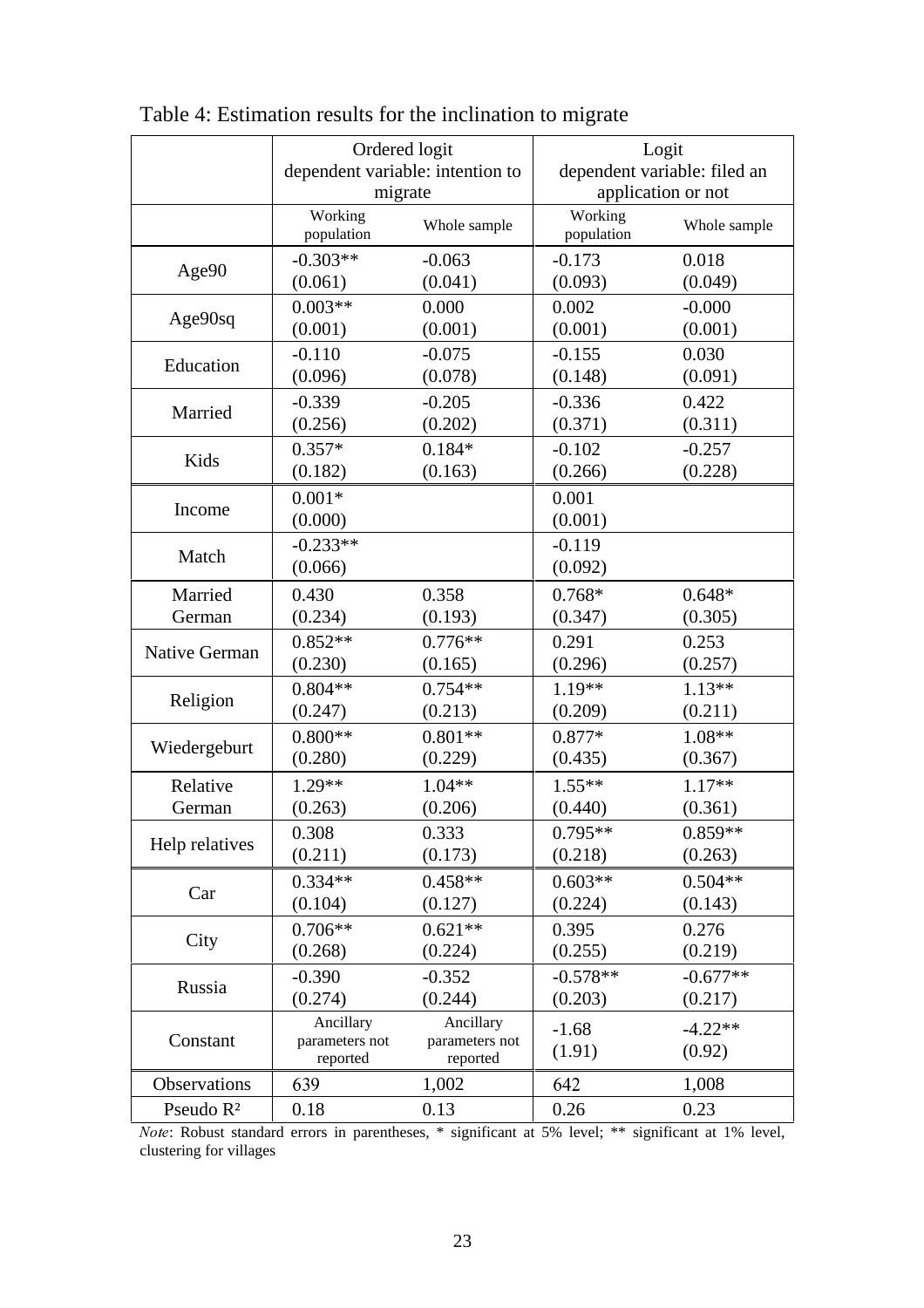

Figure 1: Number of ethnic German immigrants per year, 1987-2000



Figure 2: Migration for  $\gamma = 0.1$ ,  $\alpha_A = \alpha_B = 0.3$ ,  $b = 0.2$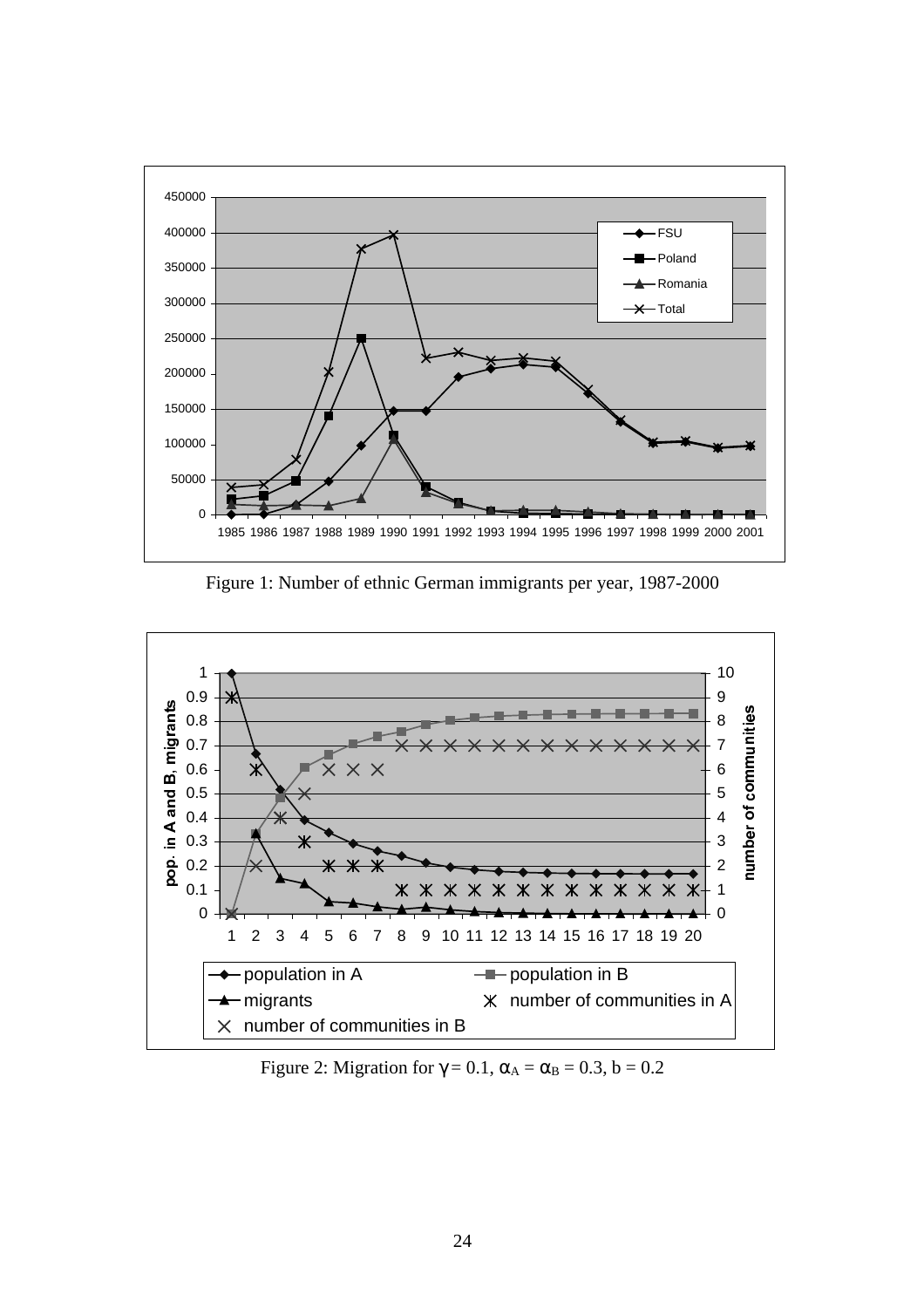

Figure 3a: Actual and predicted *unrestricted* emigration rate from Poland;  $γ = 0.083$ ,  $\alpha_A = \alpha_B = 0.2$ , b = difference in GDP growth rates/100



Figure 3b: Actual and predicted *restricted* emigration rate from Poland;  $γ = 0.083$ ,  $\alpha_A = \alpha_B = 0.2$ , b = difference in GDP growth rates/100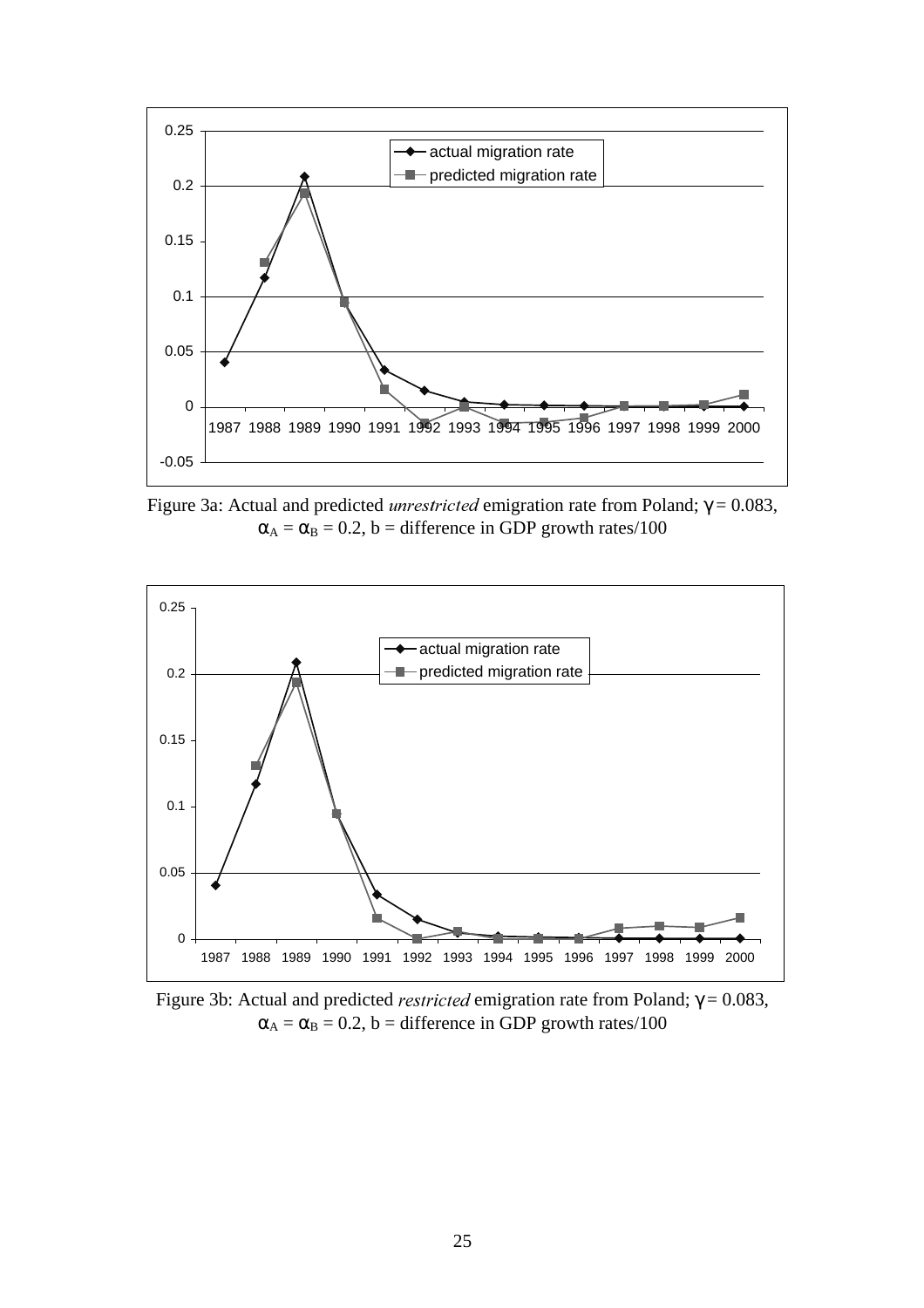

Figure 4a: Actual and predicted *unrestricted* emigration rate from Romania;  $γ = 0.33$ ,  $\alpha_A = \alpha_B = 0.2$ , b = difference in GDP growth rates/100



Figure 4b: Actual and predicted *restricted* emigration rate from Romania;  $γ = 0.33$ ,  $\alpha_A = \alpha_B = 0.2$ , b = difference in GDP growth rates/100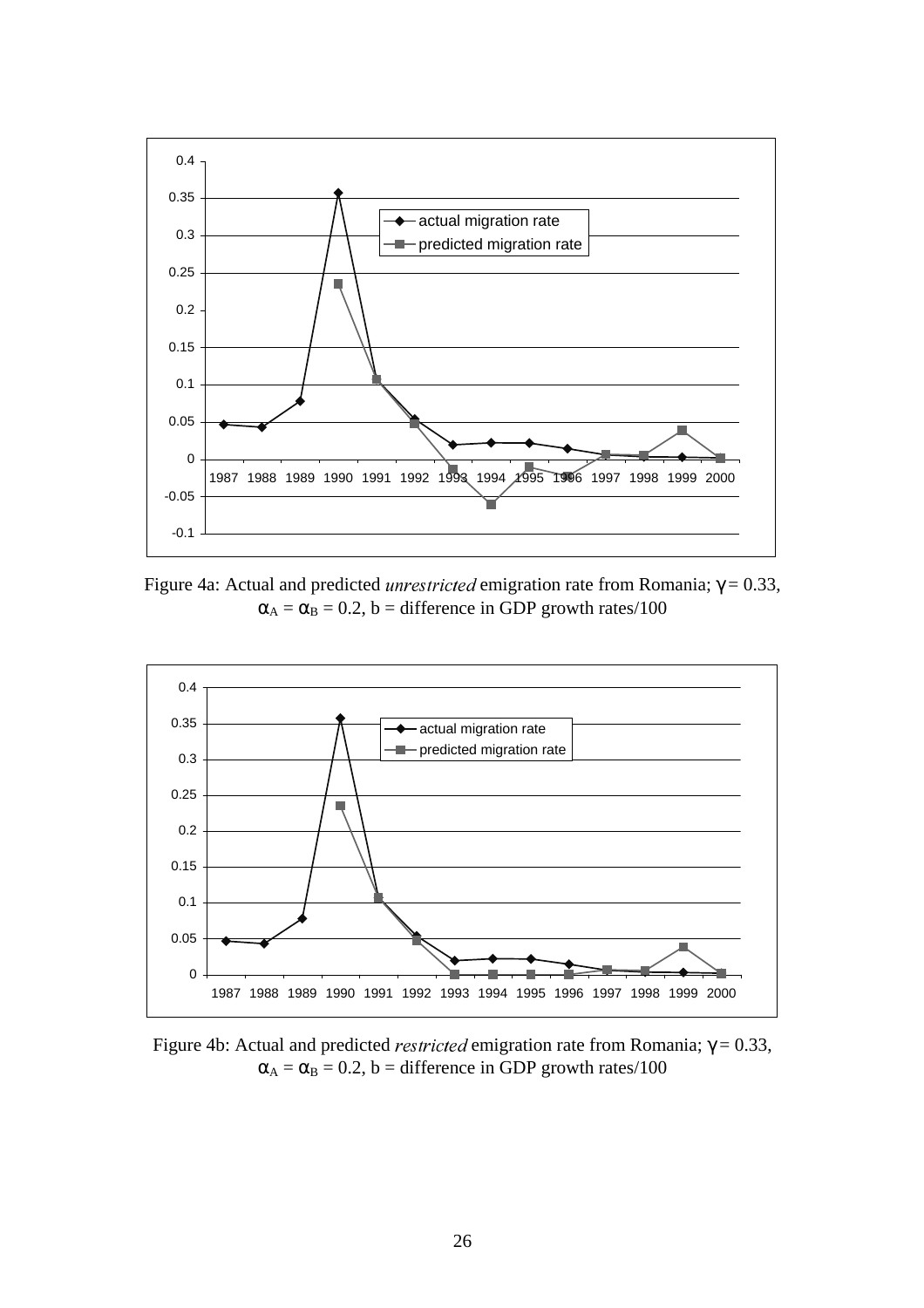

Figure 5: Actual and predicted emigration rate from Russia;  $γ = 0.03$ ,  $\alpha_A = 0.05$  (1989-1991),  $\alpha_A = 0.2$  (1991-2000),  $\alpha_B = 0.2$ ,  $b =$  three-year average of difference in GDP growth rates/100



Figure 6: Actual and predicted emigration rate from Kazakhstan;  $γ = 0.03$ ,  $α<sub>A</sub> = 0.2$ ,  $\alpha_B = 0.2$ ,  $b = 0.15$  (since 1992) + three-year average of difference in GDP growth rates/100